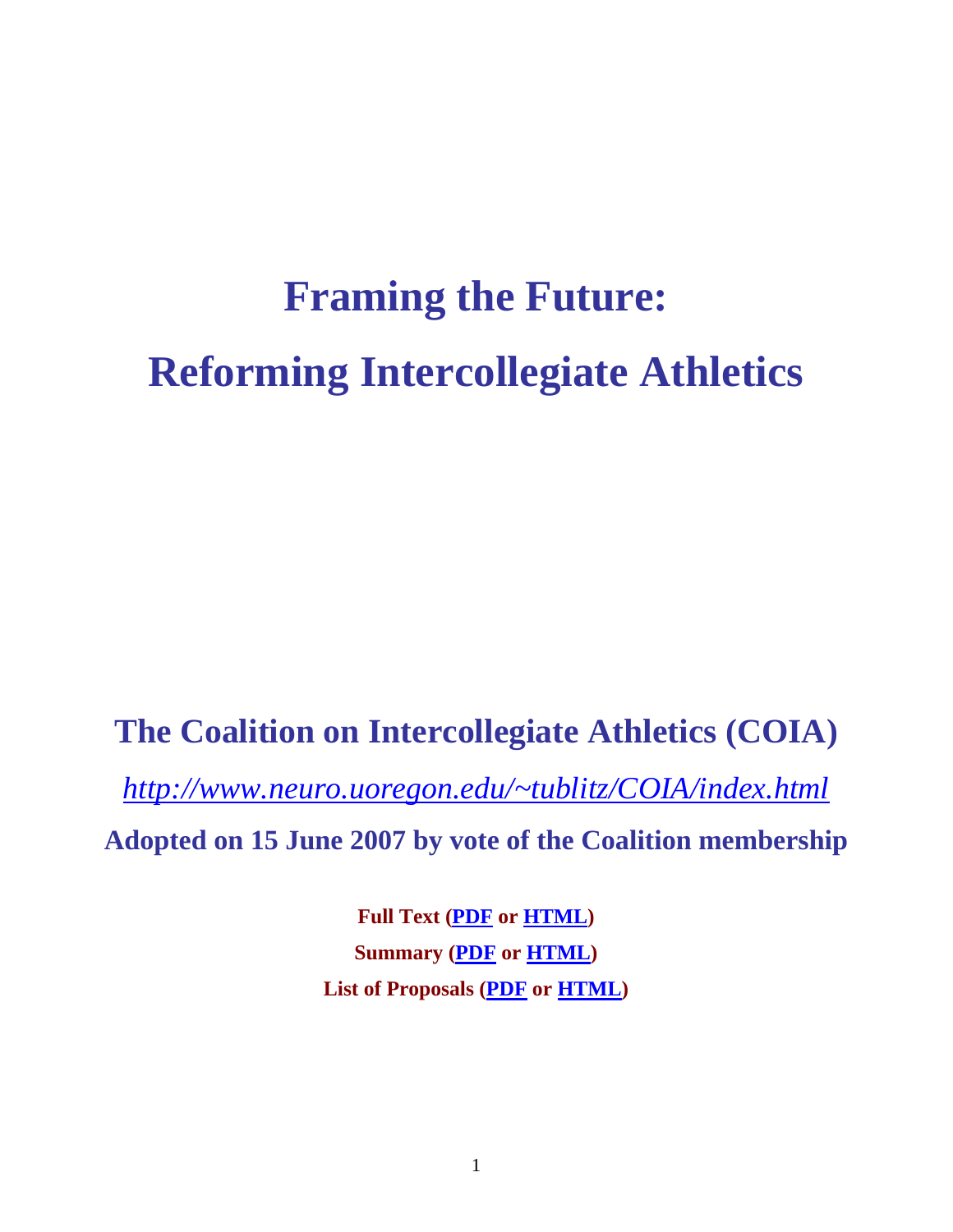# **SUMMARY**

The Coalition on Intercollegiate Athletics (COIA) is an alliance of 55 Division IA faculty senates whose mission is to provide a national faculty voice on intercollegiate sports issues. Our underlying premise is that intercollegiate athletics, while providing positive benefits to athletes, the campus and the broader community, at times clashes with the educational goals and mission of our institutions. These conflicts, which by many measures are on the increase, have the potential of undermining the values and aims of higher education. This paper identifies the current, major challenges facing intercollegiate athletics and offers a set of proposals that are meant to enable college sports to be integrated into the overall academic mission and remain a positive force on our campuses.

This paper is the result of a lengthy deliberative and revision process. The initial version was developed over the period of January through March 2007 by the COIA Steering Committee in consultation with the NCAA leadership. A second draft was prepared by the COIA Steering Committee and sent out for evaluation to many external groups including the NCAA, the Association of Governing Boards (AGB), the Faculty Athletics Representatives Association (FARA), the Division IA Athletics Directors Association, the Division IA Faculty Athletics Representatives (DIA FARs), the Knight Commission, the American Association of University Professors (AAUP), the College Sports Project, and the National Association of Athletic Academic Advisors (N4A). Their thoughtful comments formed the basis for a third draft which was reviewed by all COIA faculty senates in early May 2007. Representatives of COIA member senates met at Stanford in mid-May 2007 to revise the third draft. The final version was formally adopted by a vote of the entire COIA membership in June 2007.

The 28 proposals in this paper cover four major areas of concern: academic integrity and quality, student-athlete welfare, campus governance of intercollegiate athletics, and fiscal responsibility. The level of implementation - local, conference, and/or national – is identified for each proposal. This paper is meant to stimulate dialog at these various levels with the ultimate goal of having these proposals accepted as standard working policies and practices.

Proposals earmarked for local action should initially be addressed by the campus governance body, usually the Faculty Senate or equivalent, in close consultation with the campus Faculty Athletics Representative (FAR) and the Campus Athletics Board (or equivalent) where applicable. Success of these proposals on each campus will ultimately depend on the commitment and leadership exhibited by the University President (*i.e*., the head administrator of the campus on which the student-athletes are registered). We strongly urge each University President to take an active role in addressing the issues and proposals raised in this paper. The COIA understands that not all local proposals will be appropriate for all institutions because each school has its own unique atmosphere, faculty governance system and athletics department. We hope each institution will carefully review the proposals in this paper and initiate a campus wide dialog resulting in the adoption of those proposals that fit local needs and strengthen the academic mission.

Several proposals in this paper are focused at the conference level. The FARs are the institutional liaisons to the conferences and as such are in the best position to evaluate and champion this group of proposals. The COIA encourages FARs to work closely with their conference commissioners and university presidents to discuss, promote and accept these proposals.

Most reforms proposed here can only be implemented successfully at the national level. Five require changes in or enforcement of existing NCAA legislation. The rest are proposed as best practices to become part of the NCAA certification process. The COIA continues to work closely with NCAA leaders to formulate strategies enabling these proposals to be adopted as national policies and practices.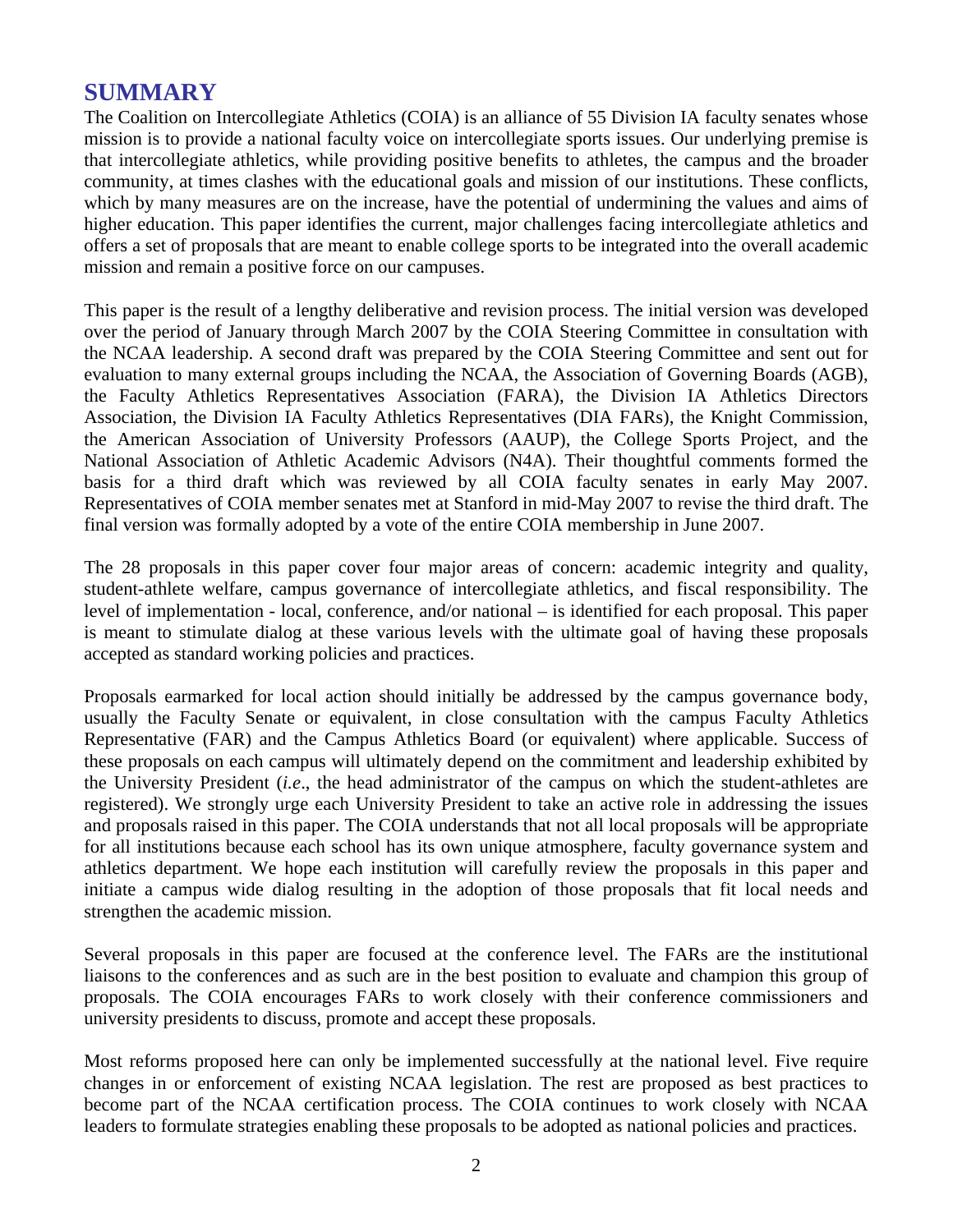# **OVERVIEW**

The Coalition on Intercollegiate Athletics (COIA), an alliance of 55 Division IA (DIA) faculty senates, provides a faculty senate voice on athletic reform issues. Formed in 2002, the primary goal of the COIA is to ensure that college sports are fully integrated within the academic goals, values and missions of our universities and colleges. Although many individual reforms have been discussed at local, conference, and/or national levels, there have been few attempts to distill and unify these concepts into a single cohesive framework. This white paper, written and approved by faculty leaders across the country, attempts to fill this gap by providing a structure for a comprehensive set of athletic reform proposals. Here we enunciate the principles underlying sports in a collegiate setting, and propose 28 reforms within the four, broad categories of academic integrity and quality, student-athlete welfare, campus governance of intercollegiate athletics, and fiscal responsibility. The level of implementation – local, conference, and/or national – is explicitly identified for each suggested reform. We also propose the convening of a yearly national conference of stakeholder groups to develop and implement practical solutions that will allow intercollegiate sports to thrive and prosper into the indefinite future. This paper was approved by the COIA membership in June 2007.

# **INTRODUCTION**

# **Why Should Faculty Care About Athletics?**

*"When the public -- both local and en masse -- begin to believe that the value of the institution is to be measured by the success of its athletics teams, the core mission of the university is threatened. The central role of the faculty is ignored in favor of winning the big game or recruiting the next young man with athletics star potential. And the ability of the university to successfully educate and push forward the boundaries of knowledge and the creative arts is compromised."* 

NCAA President Myles Brand at the NCAA Annual Convention, 01-08-2005

Discussions of the contemporary college sports scene have generated two increasingly opposing groups. Pessimists are quick to point to on- and off-field misbehavior by student-athletes, resume-padding by highly paid coaches, fake courses run by faculty, admission of unqualified student-athletes, and a facilities "arms race". On the other side are the optimists who do not believe that these reports are an accurate reflection of the conduct of intercollegiate athletics as a whole. Instead, optimists are encouraged because student-athlete graduation rates are up, academic requirements have been raised, and athletics is the primary gateway for some to attain a post-secondary education. The polarizing rhetoric by these two groups leaves little opportunity for a more nuanced, middle-of-the-road view that accepts the positive benefits of intercollegiate sports while acknowledging the need to ameliorate its problematic aspects.

Fortunately, most faculty members are neither jaded pessimists nor sunny optimists but down-to-earth realists. We understand that the status of intercollegiate athletics and the educational experiences of our students lie somewhere in between these two views. Faculty members worry that the culture of big-time sports, influenced by television and the mass media, is inching ever closer to a professional model. At the same time, we continue to strive for the ideal collegiate sports model where the term "studentathlete" draws no objections based on doubt about the academic engagement of college athletics, even when referring to student-athletes in high profile sports.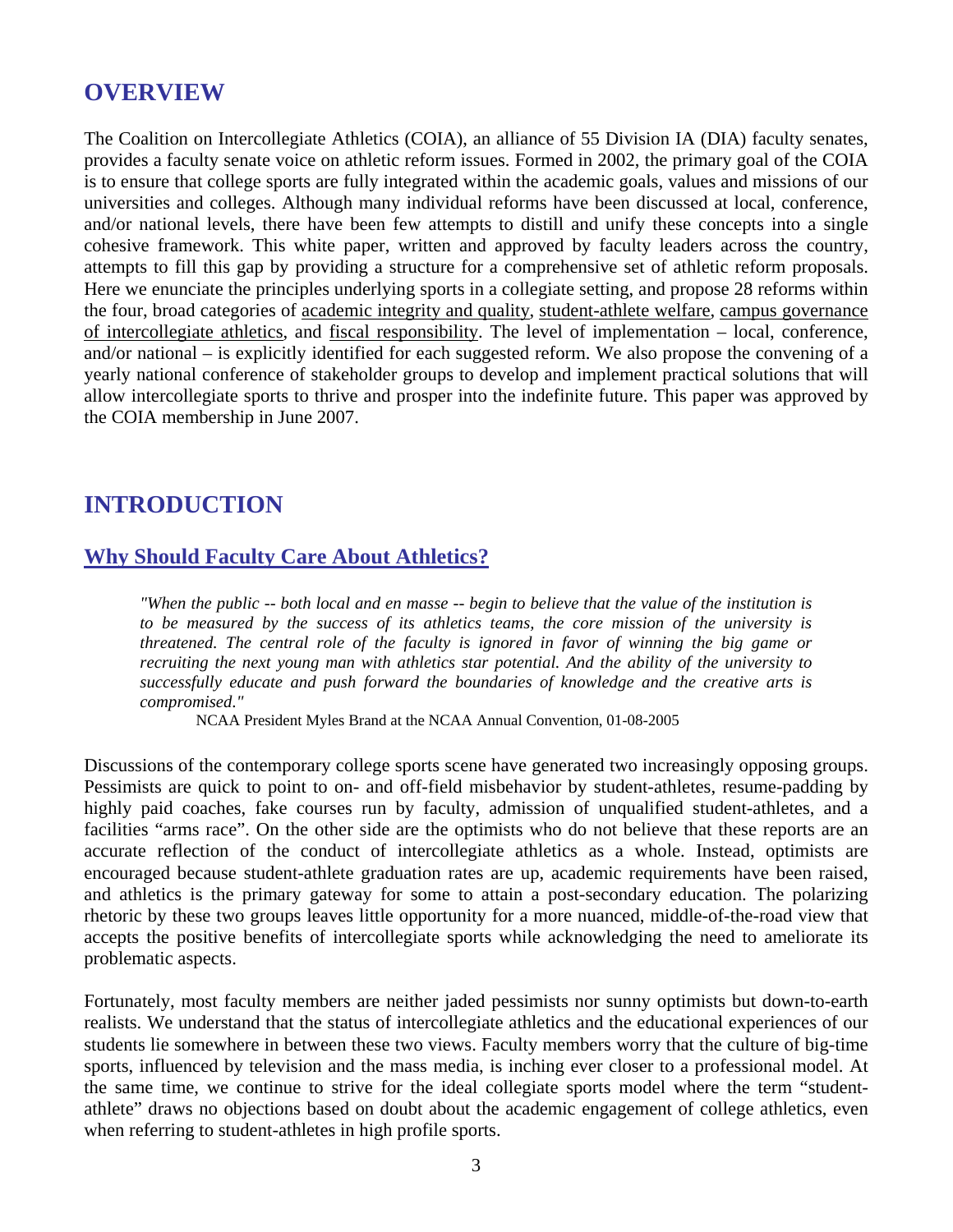Most Americans believe that the primary mission of our universities is to teach, learn, and conduct research. Any lessening of our academic integrity in our athletic programs will do far more harm "than a dozen losing seasons ever could" (Knight Commission, 2001). The primary question for faculty and those responsible for the academic integrity of our universities is: how the faculty can ensure there is an appropriate relationship between athletics and the university as a place of learning?

# **What Can Faculty Do to Strengthen Academic Integrity within Our Athletics Programs?**

*"Of all the major constituencies in a university, faculty members are in the best position to appreciate academic values and insist on their observance. . . . They have the greatest stake in preserving proper academic standards and principles, since these values protect the integrity of their work and help perpetuate its quality."* 

Former Harvard University President Derek Bok, in his 2003 book, *Universities in the Marketplace*.

The faculty is the steward of academic integrity on our campuses. Faculty members are specifically responsible for developing and upholding academic standards, maintaining intellectual rigor, monitoring student performance, providing career opportunities, and facilitating personal growth. The faculty is historically and, at some institutions, legislatively mandated to oversee all aspects of student life. The faculty adheres to two fundamental principles: that all students are treated fairly and equally, and that all students are provided with opportunities to succeed academically. Given these principles, it is imperative that faculty not only be concerned about athletics reform but in fact take the lead in developing and implementing reform initiatives and solutions.

To achieve these goals, the COIA has taken two complementary approaches: (1) writing papers and reports that identify problematic issues and propose feasible solutions; and, (2) developing respectful dialogues and strong partnerships with national organizations involved in intercollegiate athletics.

Over the lifetime of the COIA, the organization has drafted three white papers and two reports focusing on reform in college sports. The COIA papers have proposed best practices to guide campuses in developing policies appropriate for their local programs. Each paper has focused on a specific area of

reform, with the 2003 Framework outlining the general reform agenda and mission of the COIA, the 2004 Governance document defining specific roles for faculty in athletics decisions, and the 2005 Academic Integrity in Intercollegiate Athletics paper dealing with issues ranging from admissions to athletics advising. COIA reports to the NCAA Presidential Task Force (2005) and to the NCAA Working Group Reviewing Initial Eligibility Trends (2006) have further elaborated our concerns and remedies. These papers and reports have resulted in NCAA by-law proposals currently in the NCAA legislative pipeline as well as provided a basis for conversations on athletics reform on many campuses. Several schools have adopted the COIA recommendations as campus



policies (*e.g.,* [www.colorado.edu/FacultyGovernance/STCOM/ATHLCOMM/athletic-ref.html](http://www.colorado.edu/FacultyGovernance/STCOM/ATHLCOMM/athletic-ref.html)).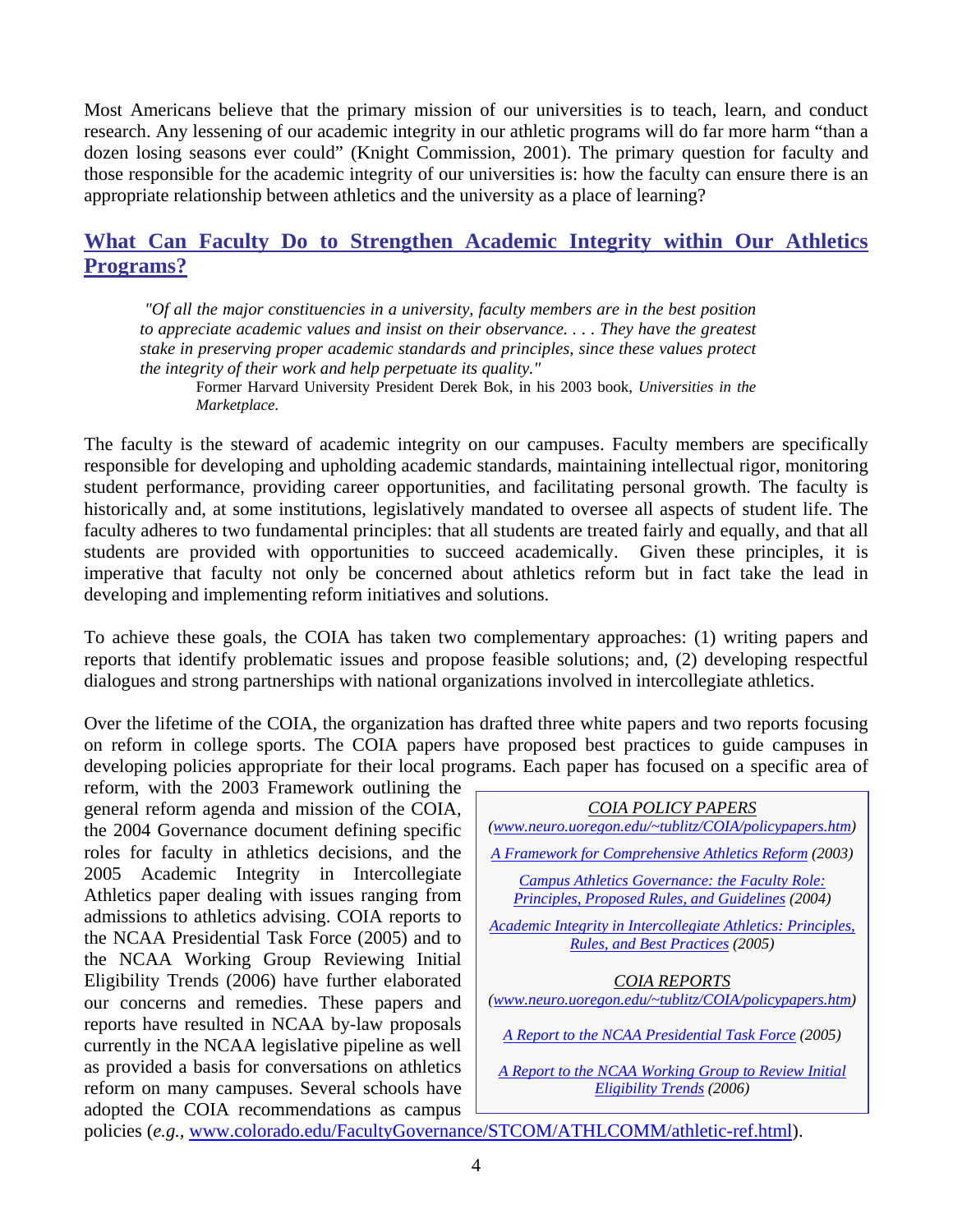The COIA has also worked to develop strong collaborative ties with several like-minded organizations including most importantly the National Collegiate Athletic Association (NCAA) and the Knight

Commission. We have also met and maintained communication with the Association of Governing Boards (AGB), the American Association of University Professors (AAUP), the National Athletic Academic Advisors Association (N4A), Division IA Faculty Athletics Representatives (DIA FARs), the Faculty Athletic Representatives Association (FARA), the Division IA Athletic Directors, and the Division III College Sports Project. This relationship-building effort has enabled COIA to provide a missing and much needed faculty senate voice on sports reform issues at the national level with these groups through which many sports reform efforts must be directed.

Since an early point in the COIA's development, the COIA has found the NCAA to be a partner, acknowledging differences on some specific issues, yet working actively with the COIA to strengthen faculty awareness of the need for change and

*Association of Governing Boards (AGB; [www.agb.org](http://www.agb.org/)) American Association of University Professors (AAUP; [www.aaup.org](http://www.aaup.org/)) College Sports Project [\(www.collegesportsproject.org\)](http://www.collegesportsproject.org/) Division IA Faculty Athletics Representatives (DIA FARs; [oneafar.org](http://oneafar.org/)) Division IA Athletic Directors Association [\(www.d-1a.com\)](http://www.d-1a.com/) Faculty Athletics Representatives Association (FARA:<http://org.elon.edu/ncaafara/fara.html>) Knight Commission ([www.knightcommission.org\)](http://www.knightcommission.org/) National Association of Athletic Academic Advisors (N4A; [www.nfoura.org\)](http://www.nfoura.org/) National Collegiate Athletic Association (NCAA; [www.ncaa.org\)](http://www.ncaa.org/)* 

involvement in long-term reform. Established in 1905, the NCAA mission is to "*govern competition in a fair, safe, equitable and sportsmanlike manner, and to integrate intercollegiate athletics into higher education so that the education experience of the student-athlete is paramount*" ([www.ncaa.org\)](http://www.ncaa.org/). Under the leadership of NCAA President Myles Brand, the NCAA in the past five years has promulgated a series of unprecedented changes whose goals have been to strengthen the academic performance of student-athletes and to re-establish the primacy of academics in intercollegiate athletics enterprise. The interests, issues, and governance of the NCAA are complex, and it is true that from the COIA's point of view, many longstanding problems remain. However, the emergence of the NCAA as an agent of positive change has altered the framework in which athletics reform can be pursued at the local, conference and national levels.

"*The Second-Century Imperatives*" report is the most recent reform effort undertaken by the NCAA. Issued in October 2006 by a 50-member presidential task force (PTF), it assessed the current state of intercollegiate athletics from a presidential viewpoint and suggested a wide range of improvements. The primary message of the PTF report was "taking reform home," a call for university presidents (*i.e*., chief campus administrator) to work with their faculty to initiate reform on their individual campuses. The PTF appropriately focused on local, institutional level changes. The proposed PTF reforms are strongly supported by the COIA and we encourage their adoption and implementation at the institutional level.

# **Where Do We Go From Here?**

The PTF report did not attempt to be comprehensive and thus did not address several important aspects of the intercollegiate athletics enterprise that directly or indirectly impact academic quality. The aim of this white paper is to fill this void by providing a faculty voice on the major issues surrounding college sports that have an impact on academic quality and standards. Through the reforms proposed here, the long term goal of this paper is to ensure that athletics remains fully integrated into the academic mission of our universities. This goal will be achieved only if the faculty takes a leadership role in acknowledging the need for reform, getting stakeholders to work together, identifying specific problems, and developing real world, functional solutions. Success of these proposals is dependent on DIA faculty leaders and their campus Faculty Senate or equivalent (hereafter referred to as the "faculty campus governance body") strongly championing these reforms at the local, conference and national levels.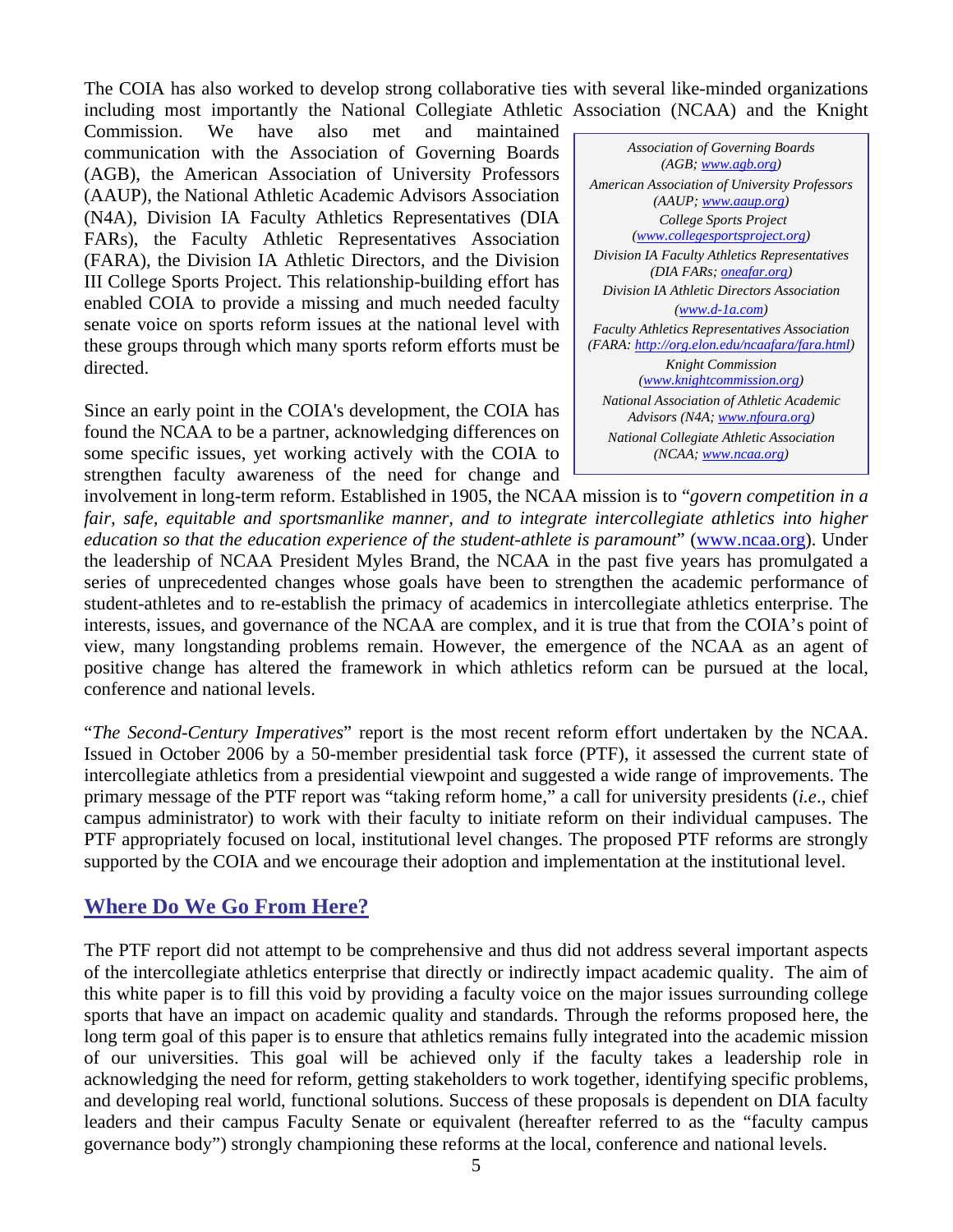# **PRINCIPLES UNDERLYING THE PROPOSED REFORMS**

The unique value of intercollegiate athletics lies in its potential to enhance the educational experience of student-athletes through engagement in sports. In the best of worlds, participation in college athletics plays an important role in the personal development of student-athletes, provides a community framework for other students, and develops strong institutional loyalty among students, alumni, faculty, and broader communities. When in concert with the educational mission of the institution, intercollegiate athletics clearly adds value to the educational experience of our student-athletes and to the institution as a whole. The success of college sports, however, has created a series of issues that threaten the academic integrity and financial stability of our universities and colleges. These issues will become increasingly problematic until reforms are implemented. Ensuring that college sports are aligned with academic goals requires acknowledgement of the following fundamental principles, which form the foundation for the reforms presented in this paper:

- **Intercollegiate athletics must be in alignment with the educational mission of the institution.** The fundamental mission of a university is academic in nature. Higher education institutions provide educational opportunities, promote personal growth, and generate and disseminate knowledge. College athletics must adhere to and support the institution's academic mission in all its activities, including providing students with opportunities to succeed academically.
- **College sports must adhere to the collegiate athletics model**. When consistent with educational goals, the benefits of intercollegiate athletics are tangible: they develop life skills and character in student-athletes, create a focus for the campus community, and maintain relationships between universities and its alumni and public. However, the primary reason for student-athletes to attend a college or university is to receive an education. Their athletic endeavors should be entirely subsidiary to their educational goals. Unlike professionals, college student-athletes do not receive compensation for participating in their sport, and what financial aid they do receive is strictly limited to paying for the costs of their education. The goals associated with athletic participation must complement rather than supplant the goals of education and personal growth.

# **PROPOSED REFORMS**

Addressing the current challenges facing intercollegiate athletics requires attention to four overarching areas: academic integrity and quality; student-athlete welfare; campus governance of intercollegiate athletics; and fiscal responsibility. For each area, we identify the current issues and propose specific reform measures that in our opinion are the most urgent and which require immediate implementation. For each reform we also include the level at which it should be implemented, *e.g.,* local at the individual institutional level, regional at the conference level, or national through action by the NCAA. Of the 28 proposals here, 23 are put forward as best practices, policies that have worked well at some schools or which address problems that have resisted solution. We recommend these 23 best practice proposals, denoted as "*NCAA certification*", become part of the NCAA re-certification process. Four proposals, listed as "*NCAA legislation*", are offered as new NCAA by-laws affecting all schools. One proposal requests continued enforcement of current NCAA legislation.

The reforms here are the product of much internal discussion by the COIA members. Outside groups, including the NCAA, the AGB, the FARA, the Division IA FARs, the Knight Commission, the AAUP, the Division IA Athletic Directors, the College Sports Project, and the N4A were each sought out for advice on previous drafts. This paper incorporates many of their thoughtful suggestions.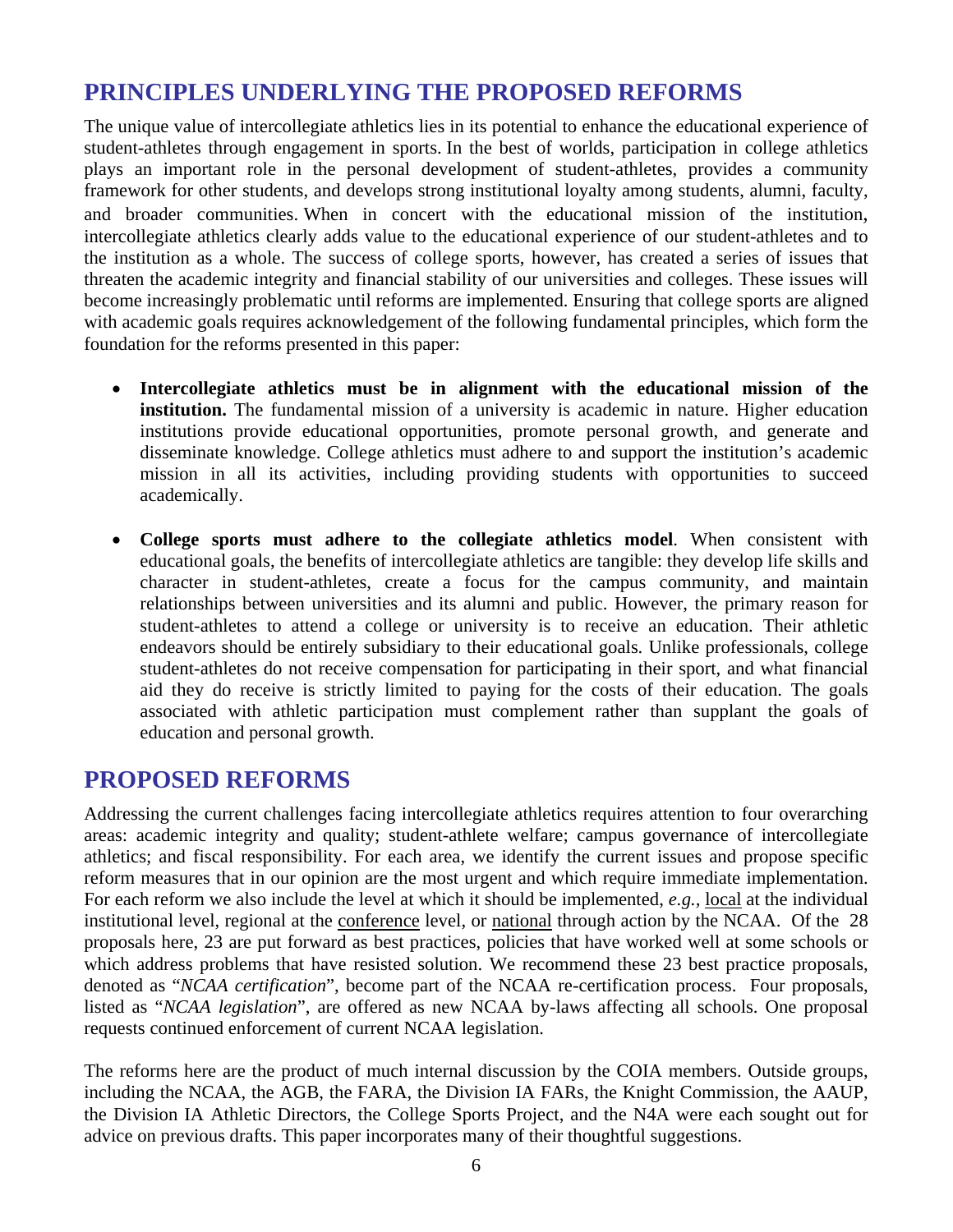# **1. Academic Integrity and Quality Reforms**

*"Intercollegiate athletics programs shall be maintained as a vital component of the educational program, and student-athletes shall be an integral part of the student body. The admission, academic standing and academic progress of student-athletes shall be consistent with the policies and standards adopted by the institution for the student body in general."* NCAA Constitution, Article 2.5

A fundamental principle of the NCAA, expressed in Article 2 of its Constitution, is that student-athletes shall be held to the same academic standards as all other students at the institution. The NCAA enforces this principle for Division I schools through its Athletics Certification Process, during which each institution is required to demonstrate that its admissions and academic policies are applied consistently for athletes and non-athletes and that they are administered by the same academic officials for all students. But while it has established a clear standard, the NCAA does not have the resources to monitor the implementation of these principles at every Division I school, nor is it their responsibility to do so. Moreover, certification occurs only once every 10 years. The maintenance of academic integrity and quality for all students, including student-athletes, is the primary responsibility of the institution's faculty. The faculty's role begins with the recruiting and admissions processes and continues through to graduation. As with all other students, faculty must be deeply involved in all academic aspects of the student-athlete's university experience. Faculty involvement includes overseeing admissions policies to ensure that admitted student-athletes are able to perform at the university level and that they have a reasonable prospect of obtaining a degree; setting minimum standards for eligibility to compete that are consistent with the goal of having every student-athlete graduate; and ensuring that student-athletes are not denied the opportunity to pursue their own educational objectives because of the demands of participation in athletics. In short, the faculty is charged with enabling student-athletes to attain their academic potential and preparing them for the post-university real world. Faculty must take the lead in pressing for academic reforms that allow student-athletes to reach their educational and life goals.

# **1.1 Institutional Admission and Recruiting Policies**

- 1.1.1 Student-athletes should be admitted based on their potential for academic success and not primarily on their athletic contribution to the institution. General admissions policies should be the same for all students, student-athletes and non-student-athletes. Campus administrators and campus faculty governance bodies should work together to develop admission policies consistent with the educational mission of the institution. *[[COIA 2005 Report to NCAA Presidential Task Force Section VIII](http://www.neuro.uoregon.edu/%7Etublitz/COIA/PTF%20report%20%20Dec%2005.htm)  [recommendations 1-3 & goal 2](http://www.neuro.uoregon.edu/%7Etublitz/COIA/PTF%20report%20%20Dec%2005.htm); local and national (NCAA certification)]*
- 1.1.2 The academic profiles of freshmen or transfer student-athletes as a group and by sport should be similar to those of the entering freshman class or the non-athlete transfer cohort, as applicable. Data on the academic profiles of entering student-athletes and non-student-athletes should be reviewed at least annually by the Campus Athletics Board or the campus faculty governance body. *[\[COIA 2005 Report](http://www.neuro.uoregon.edu/%7Etublitz/COIA/PTF%20report%20%20Dec%2005.htm)  [to NCAA Presidential Task Force section VIII recommendations 1-3 & goal 2](http://www.neuro.uoregon.edu/%7Etublitz/COIA/PTF%20report%20%20Dec%2005.htm); local and national (NCAA certification)]*
- 1.1.3 Special admissions of freshman and transfer student-athletes should reflect the same philosophy as special admissions of non-student-athletes. Data on the academic performance of student-athlete special admits should be reviewed at least annually by the Campus Athletic Board or the campus faculty governance body. *[New; local and national (NCAA certification)]*
- 1.1.4 Faculty should be involved in developing and overseeing campus policies regarding recruiting of student athletes. *[New; local and national (NCAA certification)]*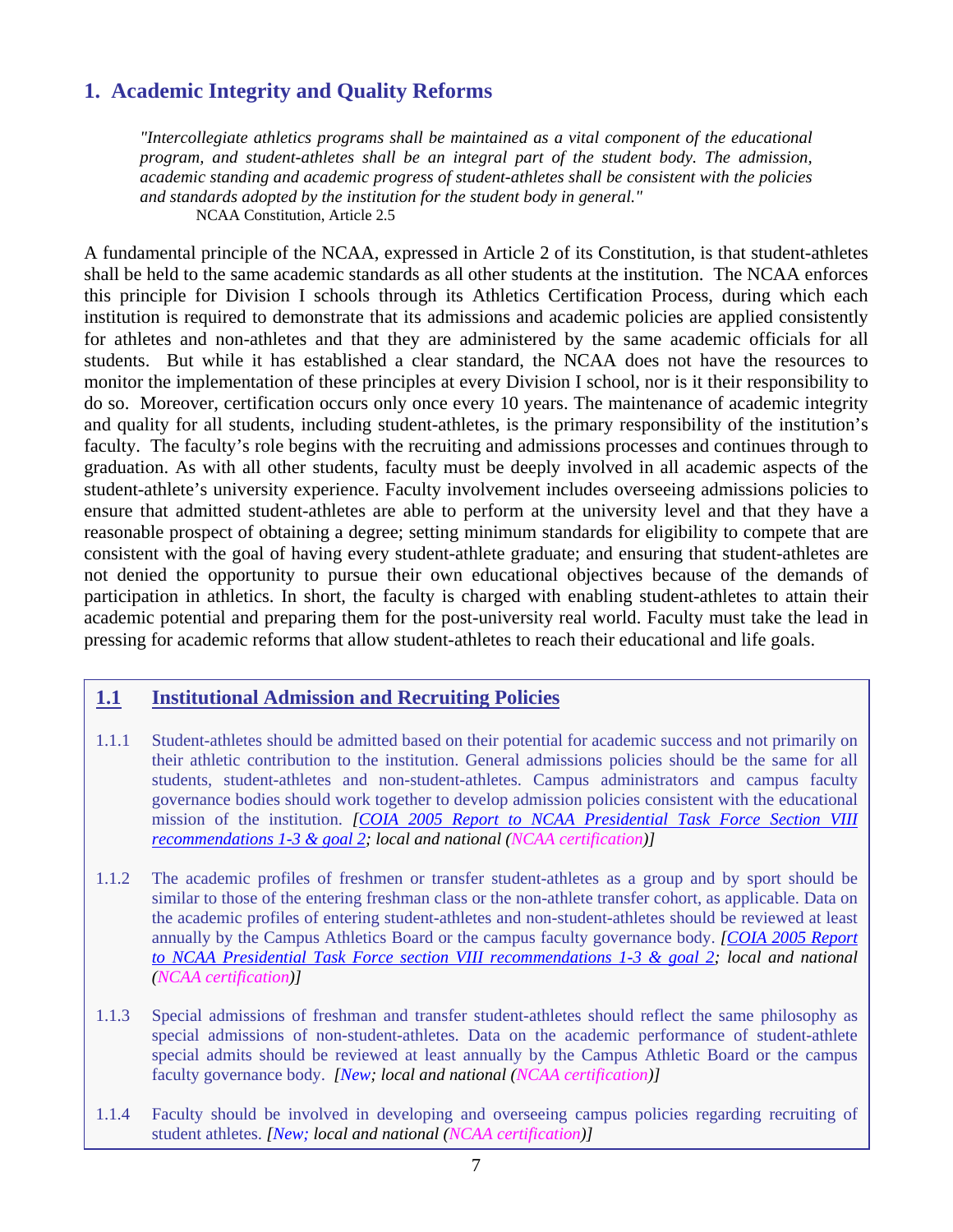#### **1.2 The Primacy of Academics**

- 1.2.1 No academic programs or majors should be designed specifically for student-athletes or created for the purpose of allowing student-athletes to maintain their eligibility. Qualified student-athletes should be allowed and in fact encouraged to pursue the major of their choice and to have the same access to academic classes and programs as other students without explicit or implicit athletic consequences. Data on student-athletes' choice of major should be gathered and evaluated by the campus faculty governance body or the Campus Athletic Board and should also be provided to all prospective recruits. *[New; local and national (NCAA certification)]*
- 1.2.2 To preserve academic integrity, the campus faculty governance body or the Campus Athletic Board should monitor student-athlete enrollment by course. *[\[COIA 2005 Academic Integrity in](http://www.neuro.uoregon.edu/%7Etublitz/COIA/AID.html)  [Intercollegiate Athletics section 3.1](http://www.neuro.uoregon.edu/%7Etublitz/COIA/AID.html); local and national (NCAA certification)]*
- 1.2.3 Academic Progress Rate (APR), Graduation Success Rate (GSR) and other available graduation rate data should be reviewed annually by the campus faculty governance body to sustain processes that will improve the academic success and graduation rates of student-athletes. *[New; local and national (NCAA certification)]*
- 1.2.4 The NCAA should continue to enforce rigorously contemporaneous and historical penalties for teams and institutions that fail to meet NCAA APR and GSR standards. *[New; national (enforcement of existing NCAA legislation)]*
- 1.2.5 To ensure that student-athletes are acquiring the educational foundation leading to a degree, athletic eligibility shall be dependent on the maintenance of a minimum cumulative GPA of 2.0 on a 4.0 scale. *[New; local, conferences and national (NCAA legislation)]*

# **2. Student-Athlete Welfare Reforms**

*"If the Knight Commission felt that everything was going on as it should be, there wouldn't be a Knight Commission."* Amy Perko, executive director of the Knight Commission, in response to a question about whether

a plan for stricter academic standards is working, Chronicle of Higher Education, 09-14-2006

Local and national surveys, including results from the 2007 NCAA GOALS and SCORE studies, document high levels of student-athlete satisfaction with their collegiate experience. Aggregate survey data, however, frequently obscure important financial, academic and social welfare issues that significantly and oftentimes negatively affect the educational experience of many individual studentathletes. For example, student-athletes would be more secure in the knowledge that their scholarships will be renewed annually assuming they remain in good academic standing and adhere to athletics department and campus codes of conduct. Course assignment completion and exam preparation would be improved if competitive events and athletics practices were scheduled to minimize missed classes and lost study time. Concerted efforts to enhance student-athlete integration into campus life would likely arrest the increasing isolation of student-athletes from the rest of campus. Such integration must be a responsibility shared across all stakeholder groups, including faculty, instead of leaving it solely to the athletic department. Strengthening academic oversight of athletics learning centers would enhance the quality and integrity of these facilities. Improvements in these areas would enable student-athletes to participate more fully in the academic and social aspects of campus life.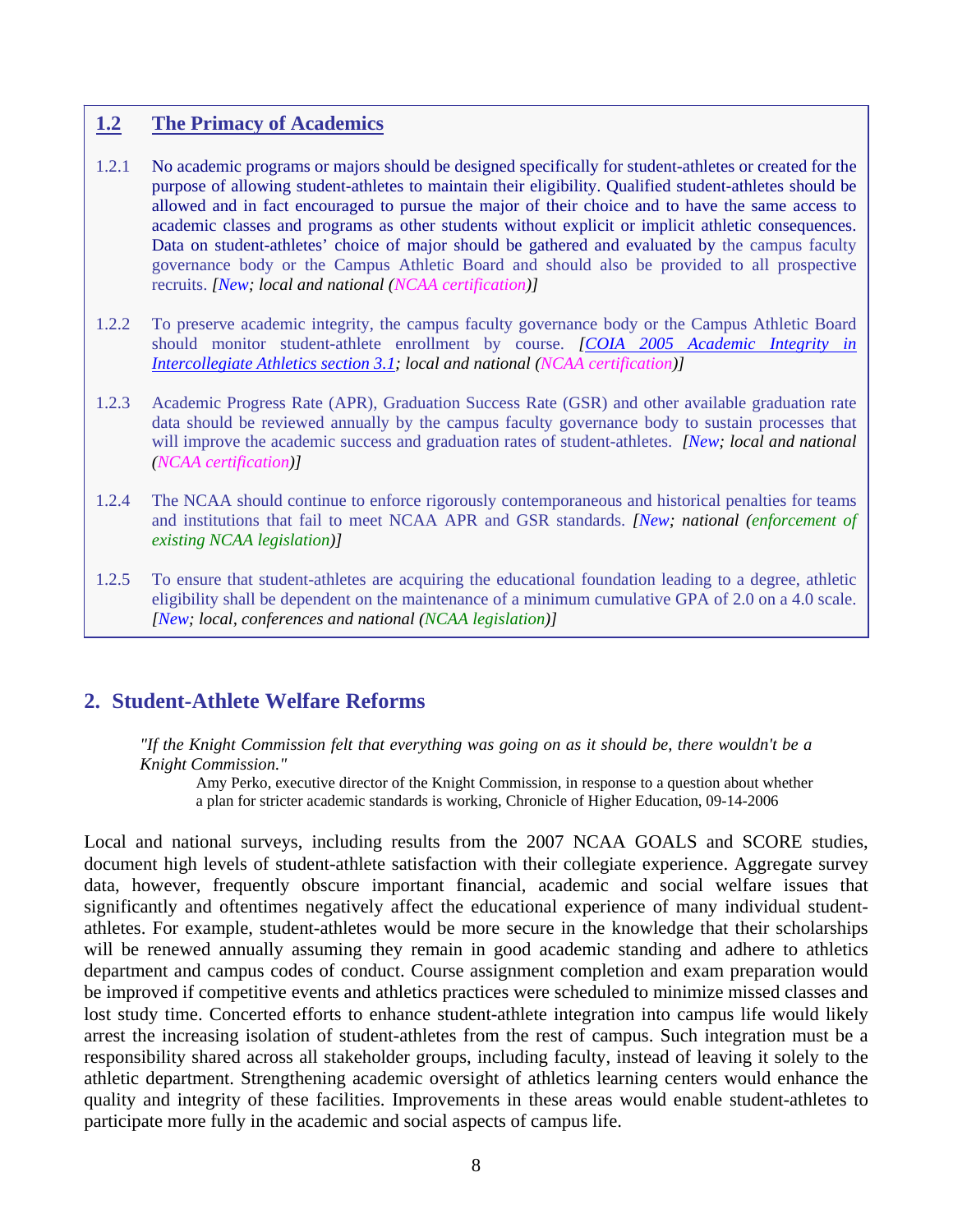# **2.1 Athletics Scholarships**

2.1.1 Athletics scholarships should be awarded on a year-by-year basis with the presumption that they should be renewed up to four times for a total award of five years, or until graduation, whichever comes first, for students who are in good academic standing, conform to campus codes for student behavior, conform to the athletics department's standards of conduct, and adhere to team rules. Institutions should establish criteria and a mechanism for revoking a scholarship. The final authority for revoking a scholarship should rest with the campus' chief financial aid officer or with the chief academic officer. A student awarded an athletics scholarship who is no longer participating in athletics should be counted against the NCAA maximum number of awards for that sport, unless the scholarship is revoked. *[[COIA 2005 Academic Integrity in Intercollegiate Athletics section 2.1](http://www.neuro.uoregon.edu/%7Etublitz/COIA/AID.html); local and national (NCAA legislation)]* 

# **2.2 Competition and Practice Scheduling**

- 2.2.1 Individual athletic competitions, as distinct from conference, regional and national tournaments and championships, shall not be scheduled during final exam periods unless an exception is granted by the Campus Athletics Board or equivalent. *[[COIA 2005 Academic Integrity in Intercollegiate Athletics](http://www.neuro.uoregon.edu/%7Etublitz/COIA/AID.html)  [section 4.3.6;](http://www.neuro.uoregon.edu/%7Etublitz/COIA/AID.html) local, conferences, and national (NCAA legislation)]*
- 2.2.2 Individual athletic competitions and associated travel should be scheduled to minimize lost class time. Institutional policies designed to minimize lost class time should be described. *[[COIA 2005 Academic](http://www.neuro.uoregon.edu/%7Etublitz/COIA/AID.html)  [Integrity in Intercollegiate Athletics section 4.3](http://www.neuro.uoregon.edu/%7Etublitz/COIA/AID.html); local, conferences, and national (NCAA certification)]*
- 2.2.3 Athletically-related activities (*e.g.,* formal and informal practices, team meetings, and any activities at which the attendance of student-athletes is required) should be scheduled outside the prime times for academic classes. Each institution should explain how it achieves this scheduling goal. *[New; local, conferences and national (NCAA certification)]*

#### **2.3 Integration into Campus Life**

2.3.1 Life skills and personal development programs for student-athletes should have as a goal the integration of the student-athlete into the rest of the student population. These programs should help student-athletes develop an appropriate balance between their athletic time requirements and their paramount need for academic and social integration. Administrators, faculty and athletic departments should mitigate the time demand on student-athletes to allow them to pursue the full range of educational experiences open to other students. *[COIA 2005 Report to NCAA Presidential Task Force section VII recommendation 2b & 2e; local, conferences, and national (NCAA certification)]*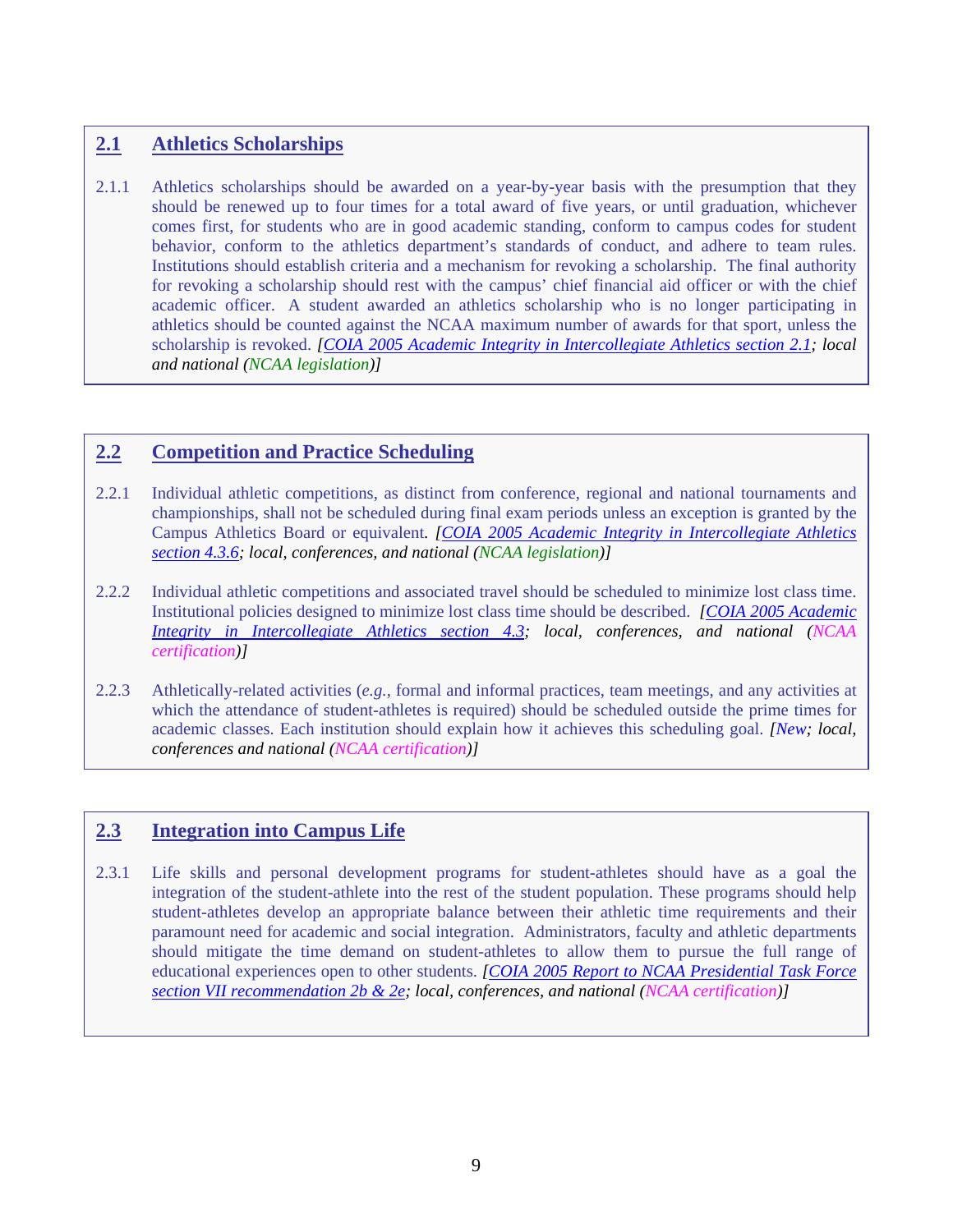#### **2.4 Campus Integration of Academic Advising for Student-Athletes**

- 2.4.1 Academic advising and academic support for student-athletes should be structured to give studentathletes as valuable and meaningful an educational experience as possible and not just to maintain their athletic eligibility. *[\[COIA 2005 Report to NCAA Presidential Task Force section VII](http://www.neuro.uoregon.edu/%7Etublitz/COIA/Framework.html)  [recommendation 2c;](http://www.neuro.uoregon.edu/%7Etublitz/COIA/Framework.html) local, conferences, and national (NCAA certification)]*
- 2.4.2 The academic advising facility for student-athletes should be integrated into and report through the existing academic advising structure and not through the Athletics Department. *[[COIA 2003](http://www.neuro.uoregon.edu/%7Etublitz/COIA/Framework.html)  [Framework for Comprehensive Athletics Reform section I.4;](http://www.neuro.uoregon.edu/%7Etublitz/COIA/Framework.html) local and national (NCAA certification)]*
- 2.4.3 The campus academic advising structure or the office of the chief academic officer should have oversight of and regularly review the academic advising of student-athletes. *[[COIA 2003 Framework](http://www.neuro.uoregon.edu/%7Etublitz/COIA/Framework.html)  [for Comprehensive Athletics Reform section I.4;](http://www.neuro.uoregon.edu/%7Etublitz/COIA/Framework.html) local and national (NCAA certification)]*
- 2.4.4 Athletic academic advisors should be appointed by and work for the campus academic advising structure and not solely for the Athletics Department. *[COIA 2003 Framework for Comprehensive Athletics Reform section I.4; local and national (NCAA certification)]*

# **3. Campus Governance of Intercollegiate Athletics Reforms**

*"The bad part is (the athletics department) is something that has to be watched so carefully because when you get in trouble, it's something you get hammered on all across the nation, from* 

*the press and your own constituents."* Karen Holbrook, president of Ohio State University, providing an explanation for the sizable amount of time spent by university presidents on intercollegiate athletics. Indianapolis Star, 01-09- 2006

It is universally agreed that athletics programs, like all other programs at universities and colleges, must adhere to and support the academic mission. Most athletics departments aspire to attain this goal. Ensuring that athletics activities are consistent with the institution's educational mission requires formal campus oversight processes and increased conversation between athletics and the rest of campus. Campus Faculty Athletics Representatives (FARs) play a key role in both issues because of their knowledge of and involvement in many aspects of athletics including NCAA certification and studentathlete eligibility. The COIA formally acknowledges and deeply appreciates the efforts of the campus FARs to ensure the academic integrity of their programs. However, the increasing complexities of intercollegiate athletics on most Division IA campuses require additional, broad-based campus oversight through the Faculty Senate (or equivalent) and other official campus governance bodies. These campus groups should work closely with the FAR, AD and campus president to provide input on academic, fiscal, and student-athlete welfare issues. To be successful, governance reforms must be supported by the University President who has the ultimate responsibility for integrating athletics into academics. Effective presidential leadership on this issue will only occur as a result of close consultation with and advice from faculty through faculty governance structures.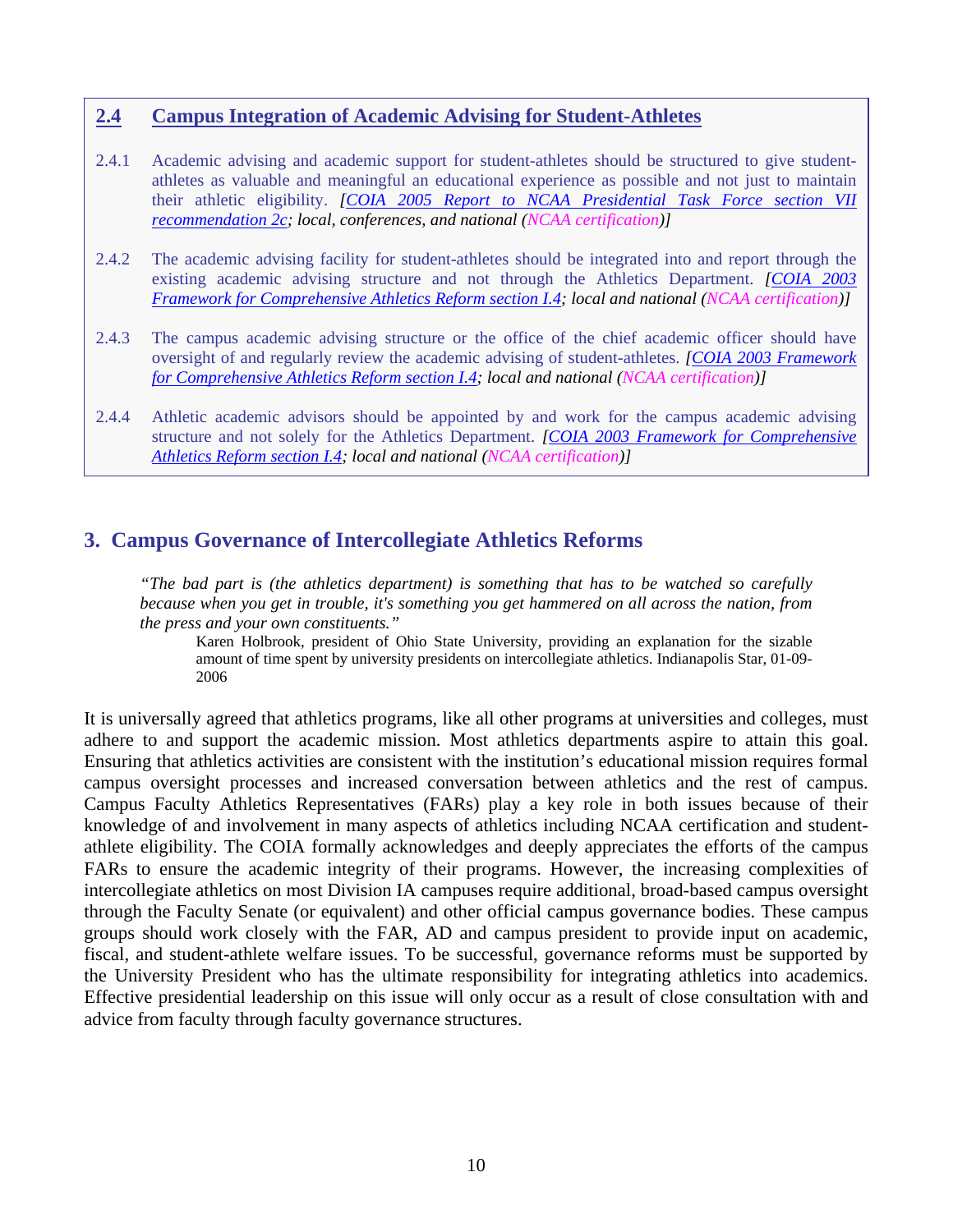#### **3. Campus Governance of Intercollegiate Athletics**

- 3.1 Each NCAA member institution should establish a Campus Athletic Board. The charge of this Board should be to monitor and oversee campus intercollegiate athletics. A majority of Board members should be tenured faculty who should be appointed or elected through rules established by the campus faculty governance body. The Faculty Athletic Representative should be an *ex officio* voting or non-voting member of the Board. The chair of the Board should be a senior (tenured) faculty member. An Athletic Director should not be chair. *[\[COIA 2004 Campus Athletics Governance - the Faculty Role section 2B;](http://www.neuro.uoregon.edu/%7Etublitz/COIA/Governance.html) local and national (NCAA legislation)]*
- 3.2 Major athletic department decisions (*e.g*., hiring of the athletic director and key athletic department personnel, changes in the total number of intercollegiate sports, initiation of major capital projects, *etc.*) should be made in consultation with the Campus Athletic Board and leaders of the campus faculty governance body and appropriate faculty committee(s). *[[COIA 2005 Report to NCAA Presidential Task](http://www.neuro.uoregon.edu/%7Etublitz/COIA/PTF%20report%20%20Dec%2005.htm)  [Force section VII recommendation 1b;](http://www.neuro.uoregon.edu/%7Etublitz/COIA/PTF%20report%20%20Dec%2005.htm) local and national (NCAA certification)]*
- 3.3 The Faculty Athletic Representative (FAR) should be appointed by the University President based on recommendation by the campus faculty governance body. The FAR appointment should be made for a specific term and a review of the performance of the FAR should take place prior to reappointment. Such a review should include meaningful participation by the campus faculty governance body, or the Campus Athletic Board. *[[COIA 2004 Campus Athletics Governance - the Faculty Role section 1B](http://www.neuro.uoregon.edu/%7Etublitz/COIA/Governance.html); local and national (NCAA certification)]*
- 3.4 The Athletic Director, Faculty Athletic Representative and the Campus Athletic Board chair should report orally and in writing at least once a year to the campus faculty governance body. Their reports should include a focus on academic benchmarks including the APR, GSR, graduation rates and the percentage and progress of student athlete special admits. *[[COIA 2005 Report to NCAA Presidential](http://www.neuro.uoregon.edu/%7Etublitz/COIA/PTF%20report%20%20Dec%2005.htm)  [Task Force section VII recommendation 1c](http://www.neuro.uoregon.edu/%7Etublitz/COIA/PTF%20report%20%20Dec%2005.htm); local, conferences and national (NCAA certification)]*
- 3.5 Leaders of campus faculty governance body should report annually to the University President (1) that the faculty has been able to fulfill its responsibilities in regard to athletic governance, or (2) that it has not, in which case the report should specify the obstacles that have prevented it from doing so. These reports should be made available to the NCAA during re-certification *[\[COIA 2004 Campus Athletics](http://www.neuro.uoregon.edu/%7Etublitz/COIA/Governance.html)  [Governance - the Faculty Role section 3A;](http://www.neuro.uoregon.edu/%7Etublitz/COIA/Governance.html) local and national (NCAA certification)]*

# **4. Fiscal Responsibility Reforms**

*"It is America, and it doesn't bother me if (baseball player) Alex Rodriguez makes \$25 million a year because that's private (business). It doesn't matter to me what Allen Iverson (of the NBA) gets. But at the university level, in athletics, there has to be some stability."*

Skip Bertman, Louisiana State University athletics director, on "excessive" college pay packages, USA Today, 01-04-2007

One of the biggest issues currently facing university presidents and athletics department administrators is athletics cost containment. Recent NCAA data demonstrate that athletics department budgets across the country are rising much more quickly than that of the rest of the university. Finding sufficient resources to underwrite these increases is straining institutional finances already burdened by rising academic expenses. The impact of this growth is particularly severe at institutions, such as the non-BCS schools, that do not have the ability to offset mounting expenditures with new revenue sources. The non-BCS schools, for example, feel pressure to schedule football games during the week in order to compete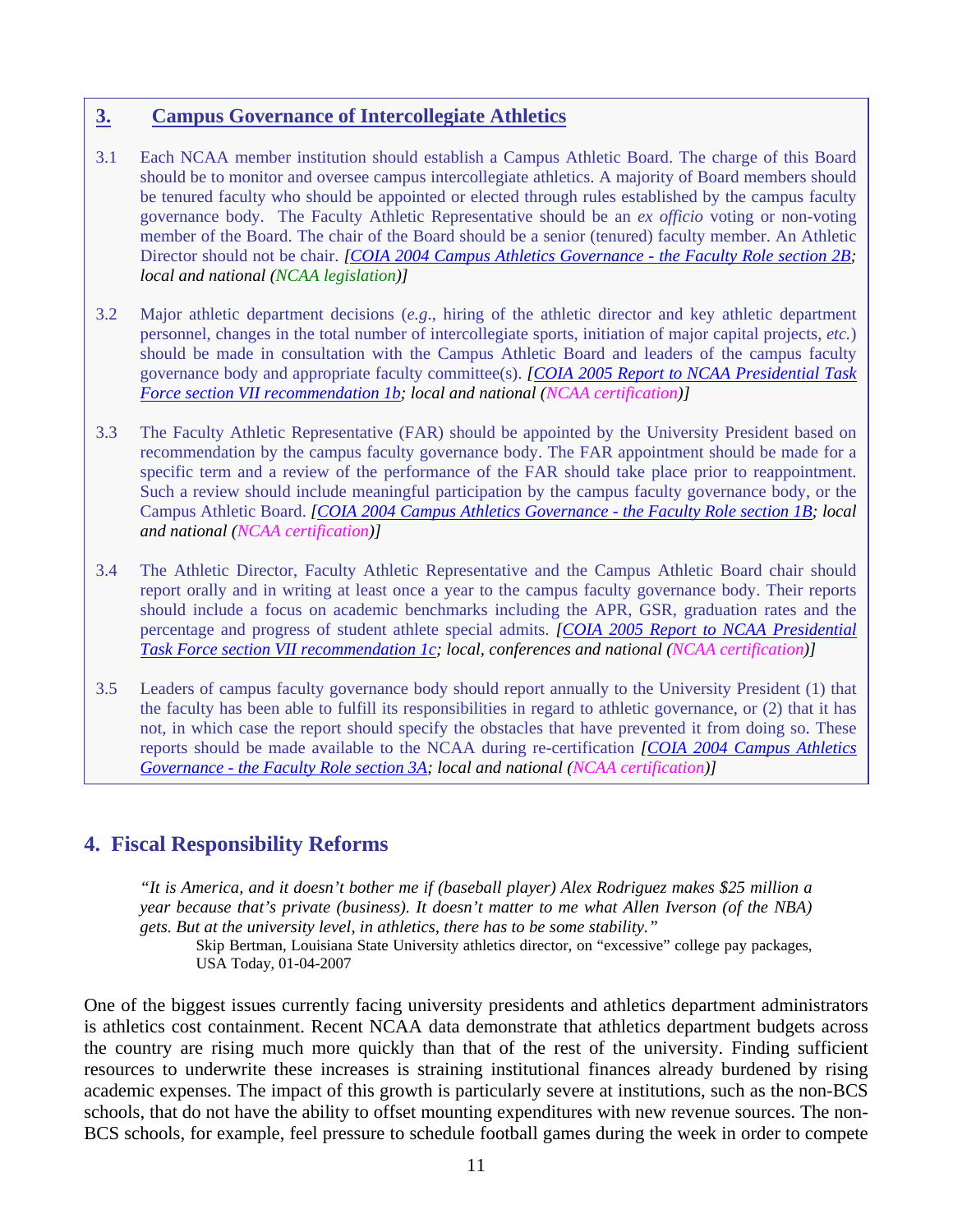for precious television coverage otherwise dominated by the major conferences. The 2006 NCAA Presidential Task Force report proposed many excellent approaches that begin to tackle this complex situation. The COIA fully supports the PTF fiscal reform package. Here we propose additional reforms that complement the PTF proposals. The PTF and COIA proposals together form a strong foundation that addresses the challenges associated with keeping athletic expenses in alignment with institutional values, mission and goals. As with the other reforms proposed in this paper, strong leadership on these fiscal responsibility reforms must be exerted by the University President. Successful implementation of these proposals will only occur through a close working relationship between the University President, faculty leaders, and senior athletics department personnel. Schools, particularly those within conferences, should work with each other to develop strategies to control costs that do not raise antitrust concerns.

#### **4. Fiscal Responsibility**

- 4.1 The Athletic Department's budgets, revenues and expenditures should be transparent and aligned with the mission, goals and values of the institution. The University President should take the lead to ensure that fiscal reports, including dash board indicators as listed in the 2006 NCAA Presidential Task Force report, are issued annually and made available to the campus faculty governance body. The President should work closely with faculty leaders, existing faculty committees, and athletic department personnel to achieve these goals. *[[COIA 2005 report to NCAA Presidential Task Force section I;](http://www.neuro.uoregon.edu/%7Etublitz/COIA/PTF%20report%20%20Dec%2005.htm) local, conferences and national (NCAA certification)]*
- 4.2 The overall annual growth rate in the Athletic Department's operating expenditures should be no greater than the overall annual growth rate in the university's operating expenditures. *[New; local, conferences and national (NCAA certification)]*
- 4.3 The athletic department budget should be integrated into the university general budget process where feasible. The proposed athletic department budget should be evaluated by the same process as the budget for academic units. *[\[COIA 2005 report to NCAA Presidential Task Force section I;](http://www.neuro.uoregon.edu/%7Etublitz/COIA/PTF%20report%20%20Dec%2005.htm) local and national (NCAA certification)]*
- 4.4 The University President should take the appropriate steps to fuse athletic fundraising efforts into those of the rest of the university, including eliminating separate, athletic-only  $501(c)(3)$  entities and establishing faculty representation on the board of the institutional fund-raising entity *[New; local and national (NCAA certification)]*
- 4.5 Commercialization policies in athletics should be comparable to other commercialization policies conducted throughout the University and should include meaningful faculty participation in their oversight. *[New; local and national (NCAA certification)]*

# **ROAD MAP FOR REFORM**

*"In my view, faculty must take a leadership role on academic reform issues."* NCAA President Myles Brand at the Sport Business Journal Intercollegiate Athletic Forum in NYC, 12-10-2003

It is increasingly clear that national sports reform cannot be implemented without the strong support of and leadership by faculty. The COIA, as an organization of faculty governance bodies, has emerged as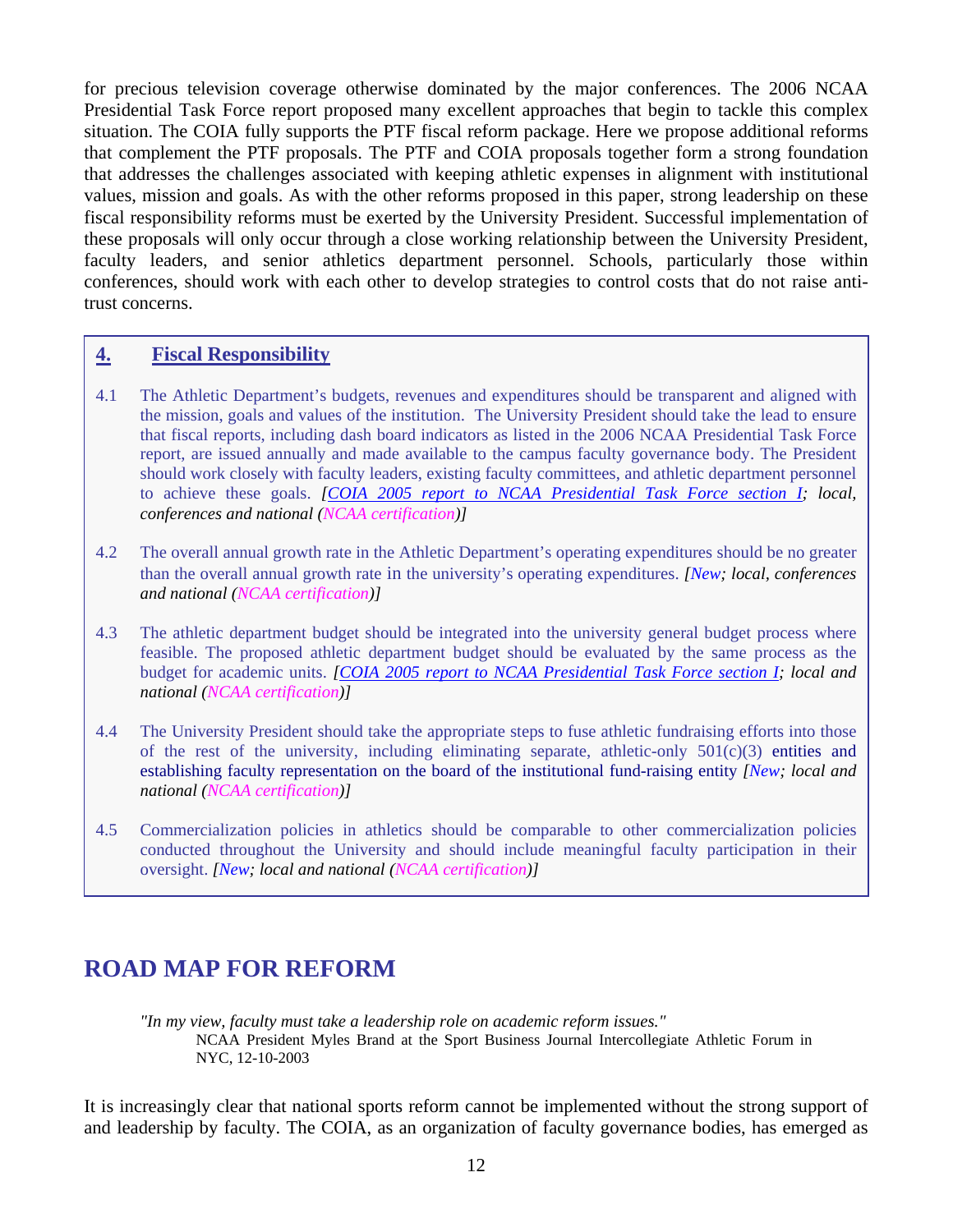one of the primary faculty voices for a realistic and feasible reform agenda. Success will not be possible, however, if faculty do not work together with other stakeholder groups. Dialogue is a necessary first step to identify and delineate the issues, and collaboration with groups mentioned throughout this document is imperative for forward progress. To achieve the reform goals outlined requires consensus, concerted effort, and action at a variety of levels, from local to conference to national.

At the **local** level, the campus faculty governance body, usually the Faculty Senate, is the most likely primary venue for these conversations. Faculty leaders must bring all stakeholders to the discussion table, including the President, Athletic Director, Governing Board members, FAR, student-athletes, campus athletic boards, and the faculty at large. The COIA understands that each institution is unique, with its own ethos, atmosphere and culture. Each campus will therefore need to review each reform individually to ascertain its local appropriateness. What works well on one campus may be unsuitable at other institutions. Schools already in the "reform mode" may find that many of the current recommendations are already in place on their campuses. The course of action for these schools might be to connect directly with other universities in their conferences to put together a conference-wide roadmap. Schools that feel they have no official faculty voice on athletics issues may find these recommendations daunting. For those schools, the course of action might be to form a core group of informed faculty to meet with administrators and begin the process of defining shared governance on their campus. Whatever the current circumstances, the proposed reforms in this document should be used by faculty governance bodies as a starting point to design their own campus-specific agenda.

Ultimate success of these proposals depends on the commitment and leadership shown by the University President. Most university presidents directly oversee athletic departments and are in a position to effect change. For example, it is only the university presidents who can protect athletics directors and coaches who demonstrate adherence to the educational mission of the institution even though that might potentially risk competitive success. The COIA cannot be more emphatic in calling for university presidents to initiate and oversee local, campus-wide discussions leading to implementation of new policies and procedures that ensure the integration of athletics into the institution's academic mission. However, even the most courageous and steadfast University President will be unable to achieve these goals without strong, consistent backing from the faculty and the board of governors/trustees. Without that support, university presidents will be unable to withstand the onslaught of public criticism from boosters and others who remain wedded to the separation of athletics from academics.

Other reforms described in this white paper are aimed at the **conferences**, which oversee many aspects of intercollegiate athletics. We strongly encourage conferences to hold frank discussions with their member institutions on the issues raised here, including but not limited to athletics scheduling, student student-athlete welfare, integration of athletics into academics, eligibility standards, and athletics expenditures. We believe the conference commissioners in conjunction with Faculty Athletic Representatives and university presidents can and should provide the necessary leadership and critical mass to initiate and direct these conversations in a profitable direction.

Still other reforms detailed here can only be implemented successfully at the **national** level. Many of them require changes in NCAA legislation. The COIA looks forward to working closely with the NCAA leadership and its members to move these proposals forward with the shared goal of achieving long-term sports reform.

Although most of the proposals presented here address the need for academic primacy over all athletic endeavors, the COIA is not unaware that financial needs drive many athletics decisions. Many issues currently facing college sports, including over-commercialization, the athletics "arms race," pay-forplay, rapidly rising athletics budgets, coaches' compensation, and competition between academic and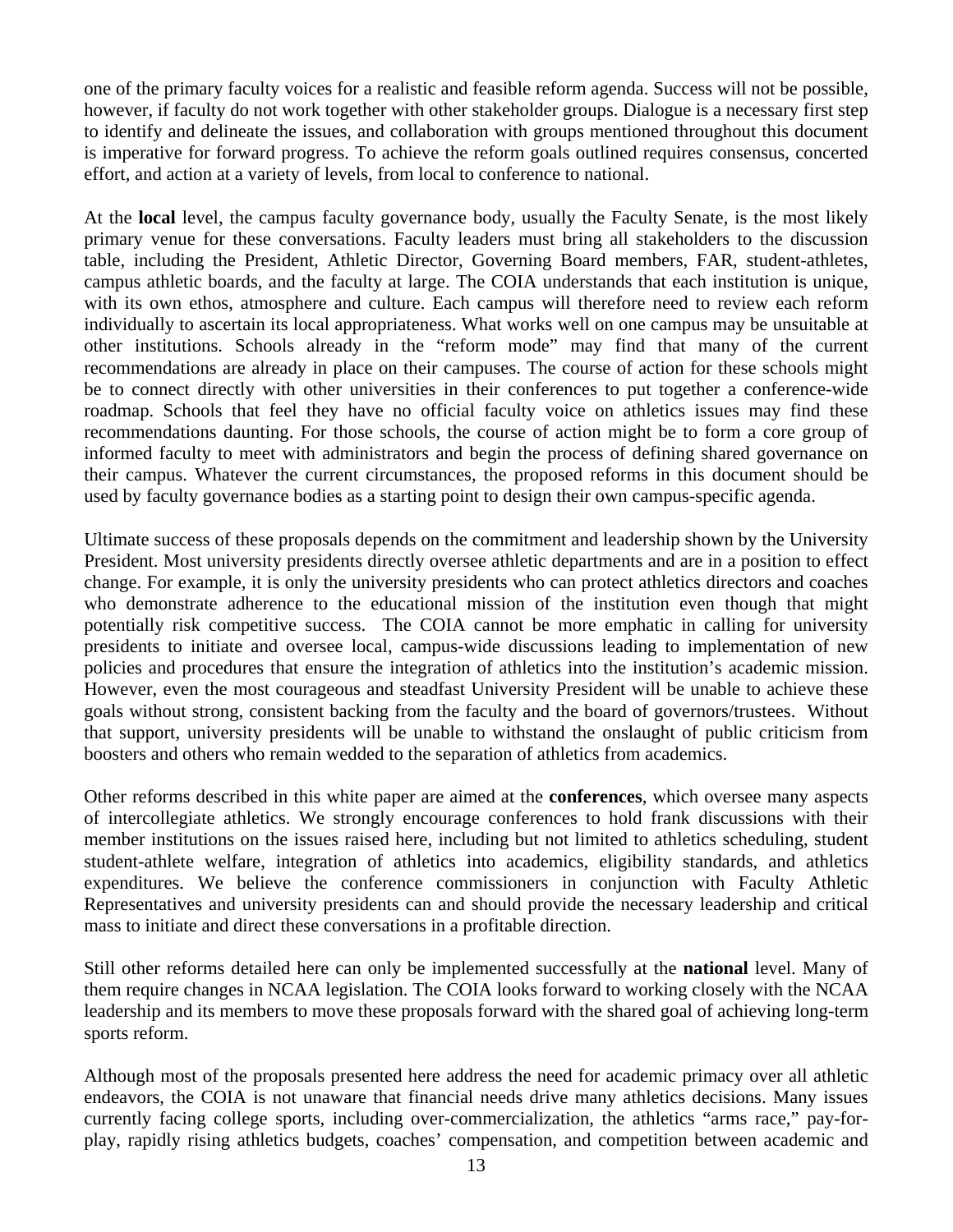athletics fundraising, all stem from a local inability to rein in athletics expenditures. This problem, which threatens the long term health of intercollegiate athletics, is beyond the control of university presidents, Conference Commissioners or even the NCAA.

Solutions to the problems of intercollegiate athletics outlined here and in our previous papers and reports will only be obtained through respectful conversation and a strong consensus of all the stakeholder groups. Towards this goal, we propose the initiation of annual national summit meetings of all stakeholders for the explicit purpose of developing and implementing practical solutions that will allow intercollegiate sports to thrive and prosper into the indefinite future.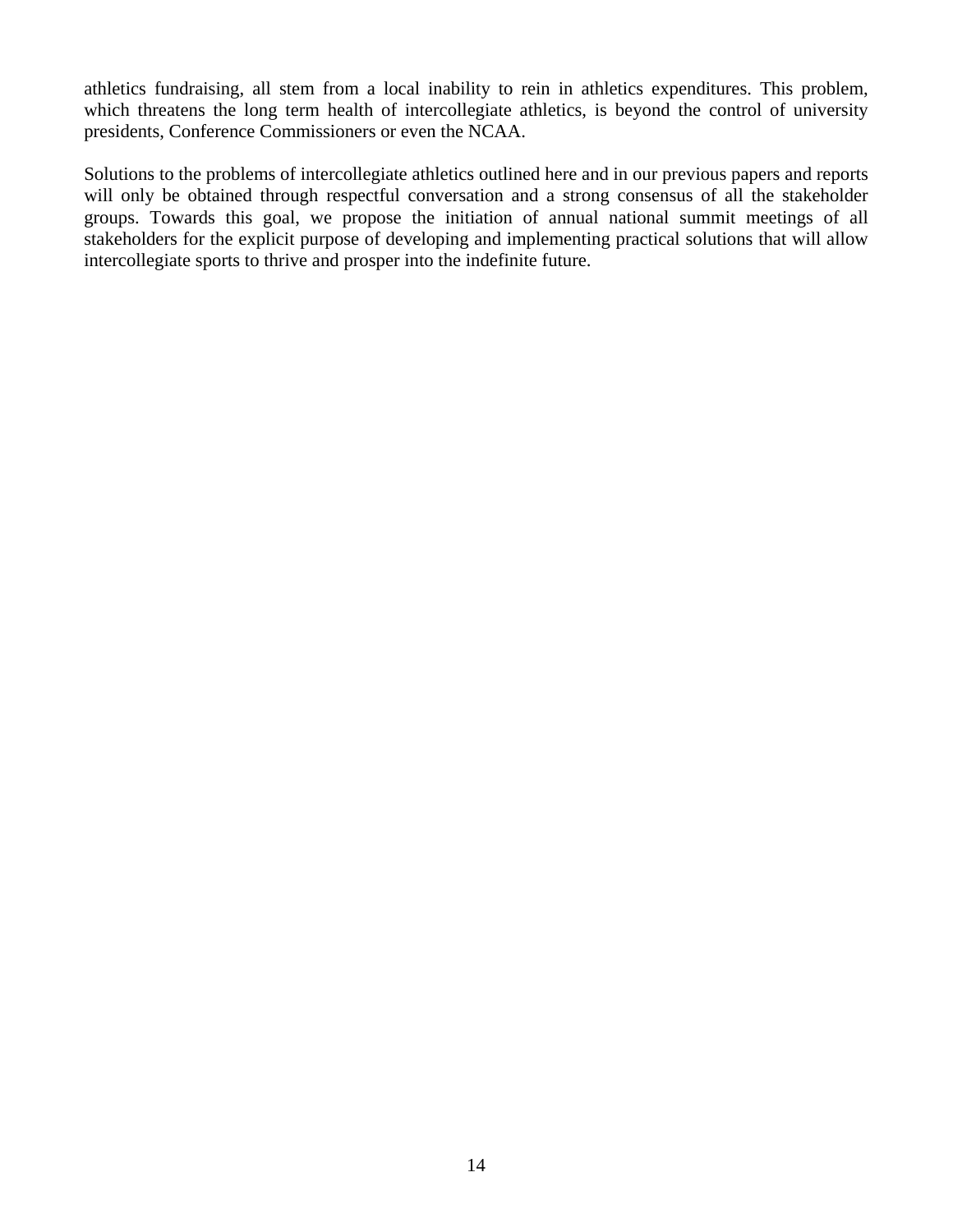# **APPENDIX A: LIST OF PROPOSALS**

## **1.1 Institutional Admission and Recruiting Policies**

- 1.1.1 Student-athletes should be admitted based on their potential for academic success and not primarily on their athletic contribution to the institution. General admissions policies should be the same for all students, student-athletes and non-student-athletes. Campus administrators and campus faculty governance bodies should work together to develop admission policies consistent with the educational mission of the institution. *[\[COIA 2005 Report to NCAA Presidential Task Force Section VIII](http://www.neuro.uoregon.edu/%7Etublitz/COIA/PTF%20report%20%20Dec%2005.htm)  [recommendations 1-3 & goal 2;](http://www.neuro.uoregon.edu/%7Etublitz/COIA/PTF%20report%20%20Dec%2005.htm) local and national (NCAA certification)]*
- 1.1.2 The academic profiles of freshmen or transfer student-athletes as a group and by sport should be similar to those of the entering freshman class or the non-athlete transfer cohort, as applicable. Data on the academic profiles of entering student-athletes and non-student-athletes should be reviewed at least annually by the Campus Athletics Board or the campus faculty governance body. *[[COIA 2005 Report to](http://www.neuro.uoregon.edu/%7Etublitz/COIA/PTF%20report%20%20Dec%2005.htm)  [NCAA Presidential Task Force section VIII goal recommendations 1-3 & goal 2](http://www.neuro.uoregon.edu/%7Etublitz/COIA/PTF%20report%20%20Dec%2005.htm); local and national (NCAA certification)]*
- 1.1.3 Special admissions of freshman and transfer student-athletes should reflect the same philosophy as special admissions of non-student-athletes. Data on the academic performance of student-athlete special admits should be reviewed at least annually by the Campus Athletic Board or the campus faculty governance body. *[New; local and national (NCAA certification)]*
- 1.1.4 Faculty should be involved in developing and overseeing campus policies regarding recruiting of student athletes. *[New; local and national (NCAA certification)]*

#### **1.2 The Primacy of Academics**

- 1.2.1 No academic programs or majors should be designed specifically for student-athletes or created for the purpose of allowing student-athletes to maintain their eligibility. Qualified student-athletes should be allowed and in fact encouraged to pursue the major of their choice and to have the same access to academic classes and programs as other students without explicit or implicit athletic consequences. Data on student-athletes' choice of major should be gathered and evaluated by the campus faculty governance body or the Campus Athletic Board and should also be provided to all prospective recruits. *[New; local and national (NCAA certification)]*
- 1.2.2 To preserve academic integrity, the campus faculty governance body or the Campus Athletic Board should monitor student-athlete enrollment by course. *[\[COIA 2005 Academic Integrity in Intercollegiate](http://www.neuro.uoregon.edu/%7Etublitz/COIA/AID.html)  [Athletics section 3.1;](http://www.neuro.uoregon.edu/%7Etublitz/COIA/AID.html) local and national (NCAA certification)]*
- 1.2.3 Academic Progress Rate (APR), Graduation Success Rate (GSR) and other available graduation rate data should be reviewed annually by the campus faculty governance body to sustain processes that will improve the academic success and graduation rates of student-athletes. *[New; local and national (NCAA certification)]*
- 1.2.4 The NCAA should continue to enforce rigorously contemporaneous and historical penalties for teams and institutions that fail to meet NCAA APR and GSR standards. *[New; national (enforcement of existing NCAA legislation)]*
- 1.2.5 To ensure that student-athletes are acquiring the educational foundation leading to a degree, athletic eligibility shall be dependent on the maintenance of a minimum cumulative GPA of 2.0 on a 4.0 scale. *[New; local, conferences and national (NCAA legislation)]*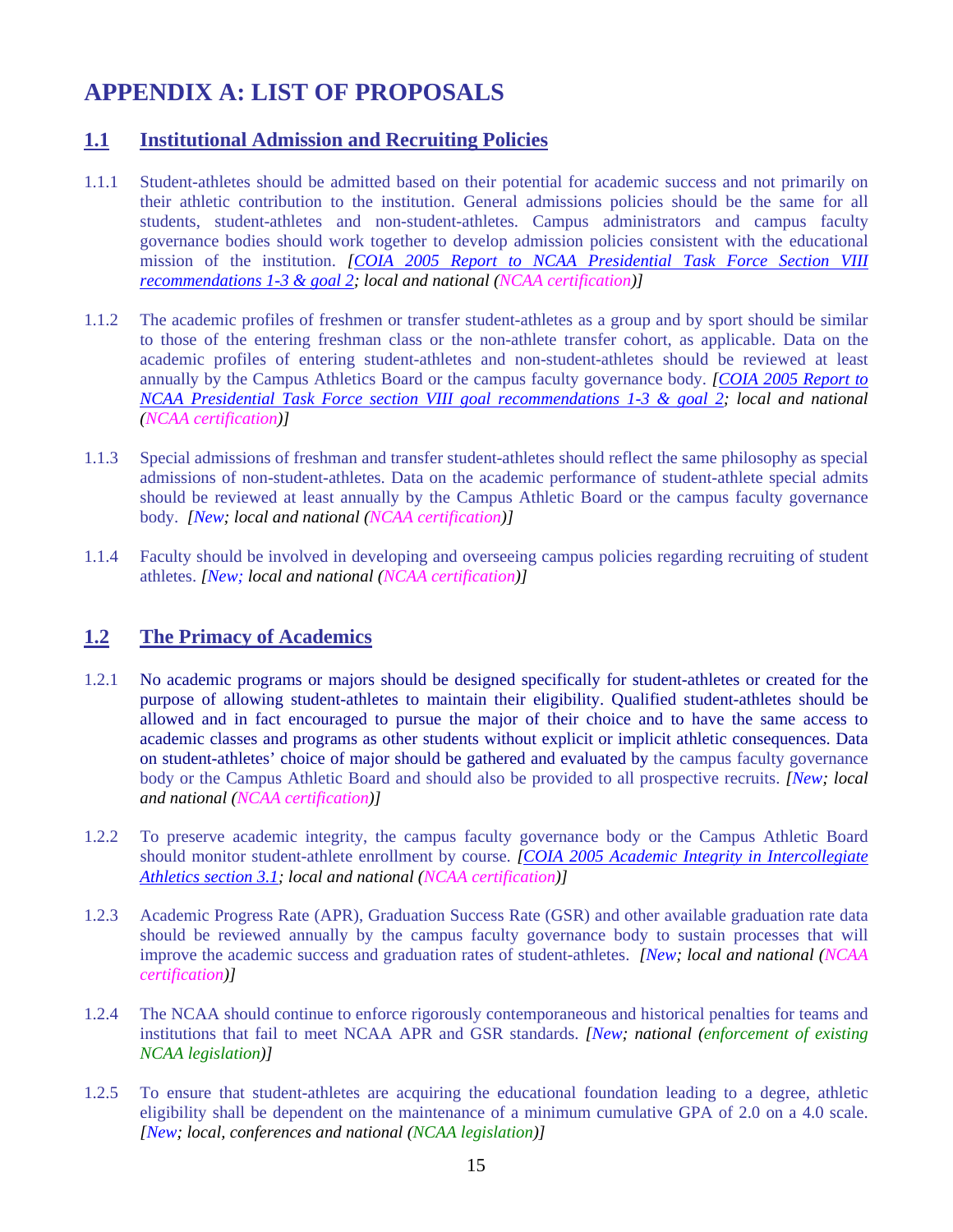# **2.1 Athletics Scholarships**

2.1.1 Athletics scholarships should be awarded on a year-by-year basis with the presumption that they should be renewed up to four times for a total award of five years, or until graduation, whichever comes first, for students who are in good academic standing, conform to campus codes for student behavior, conform to the athletics department's standards of conduct, and adhere to team rules. Institutions should establish criteria and a mechanism for revoking a scholarship. The final authority for revoking a scholarship should rest with the campus' chief financial aid officer or with the chief academic officer. A student awarded an athletics scholarship who is no longer participating in athletics should be counted against the NCAA maximum number of awards for that sport, unless the scholarship is revoked. *[[COIA 2005](http://www.neuro.uoregon.edu/%7Etublitz/COIA/AID.html)  [Academic Integrity in Intercollegiate Athletics section 2.1](http://www.neuro.uoregon.edu/%7Etublitz/COIA/AID.html); local and national (NCAA legislation)]* 

# **2.2 Competition and Practice Scheduling**

- 2.2.1 Individual athletic competitions, as distinct from conference, regional and national tournaments and championships, shall not be scheduled during final exam periods unless an exception is granted by the Campus Athletics Board or equivalent. *[\[COIA 2005 Academic Integrity in Intercollegiate Athletics](http://www.neuro.uoregon.edu/%7Etublitz/COIA/AID.html)  [section 4.3.6;](http://www.neuro.uoregon.edu/%7Etublitz/COIA/AID.html) local, conferences, and national (NCAA legislation)]*
- 2.2.2 Individual athletic competitions and associated travel should be scheduled to minimize lost class time. Institutional policies designed to minimize lost class time should be described. *[\[COIA 2005 Academic](http://www.neuro.uoregon.edu/%7Etublitz/COIA/AID.html)  [Integrity in Intercollegiate Athletics section 4.3](http://www.neuro.uoregon.edu/%7Etublitz/COIA/AID.html); local, conferences, and national (NCAA certification)]*
- 2.2.3 Athletically-related activities (*e.g.,* formal and informal practices, team meetings, and any activities at which the attendance of student-athletes is required) should be scheduled outside the prime times for academic classes. Each institution should explain how it achieves this scheduling goal. *[New; local, conferences and national (NCAA certification)]*

# **2.3 Integration into Campus Life**

2.3.1 Life skills and personal development programs for student-athletes should have as a goal the integration of the student-athlete into the rest of the student population. These programs should help student-athletes develop an appropriate balance between their athletic time requirements and their paramount need for academic and social integration. Administrators, faculty and athletic departments should mitigate the time demand on student-athletes to allow them to pursue the full range of educational experiences open to other students. *[[COIA 2005 Report to NCAA Presidential Task Force section VII recommendation 2b &](http://www.neuro.uoregon.edu/%7Etublitz/COIA/PTF%20report%20%20Dec%2005.htm)  [2e](http://www.neuro.uoregon.edu/%7Etublitz/COIA/PTF%20report%20%20Dec%2005.htm); local, conferences, and national (NCAA certification)]* 

#### **2.4 Campus Integration of Academic Advising for Student-Athletes**

- 2.4.1 Academic advising and academic support for student-athletes should be structured to give student-athletes as valuable and meaningful an educational experience as possible and not just to maintain their athletic eligibility. *[\[COIA 2005 Report to NCAA Presidential Task Force section VII recommendation 2c](http://www.neuro.uoregon.edu/%7Etublitz/COIA/PTF%20report%20%20Dec%2005.htm); local, conferences, and national (NCAA certification)]*
- 2.4.2 The academic advising facility for student-athletes should be integrated into and report through the existing academic advising structure and not through the Athletics Department. *[\[COIA 2003 Framework](http://www.neuro.uoregon.edu/%7Etublitz/COIA/Framework.html)  [for Comprehensive Athletics Reform section I.4;](http://www.neuro.uoregon.edu/%7Etublitz/COIA/Framework.html) local and national (NCAA certification)]*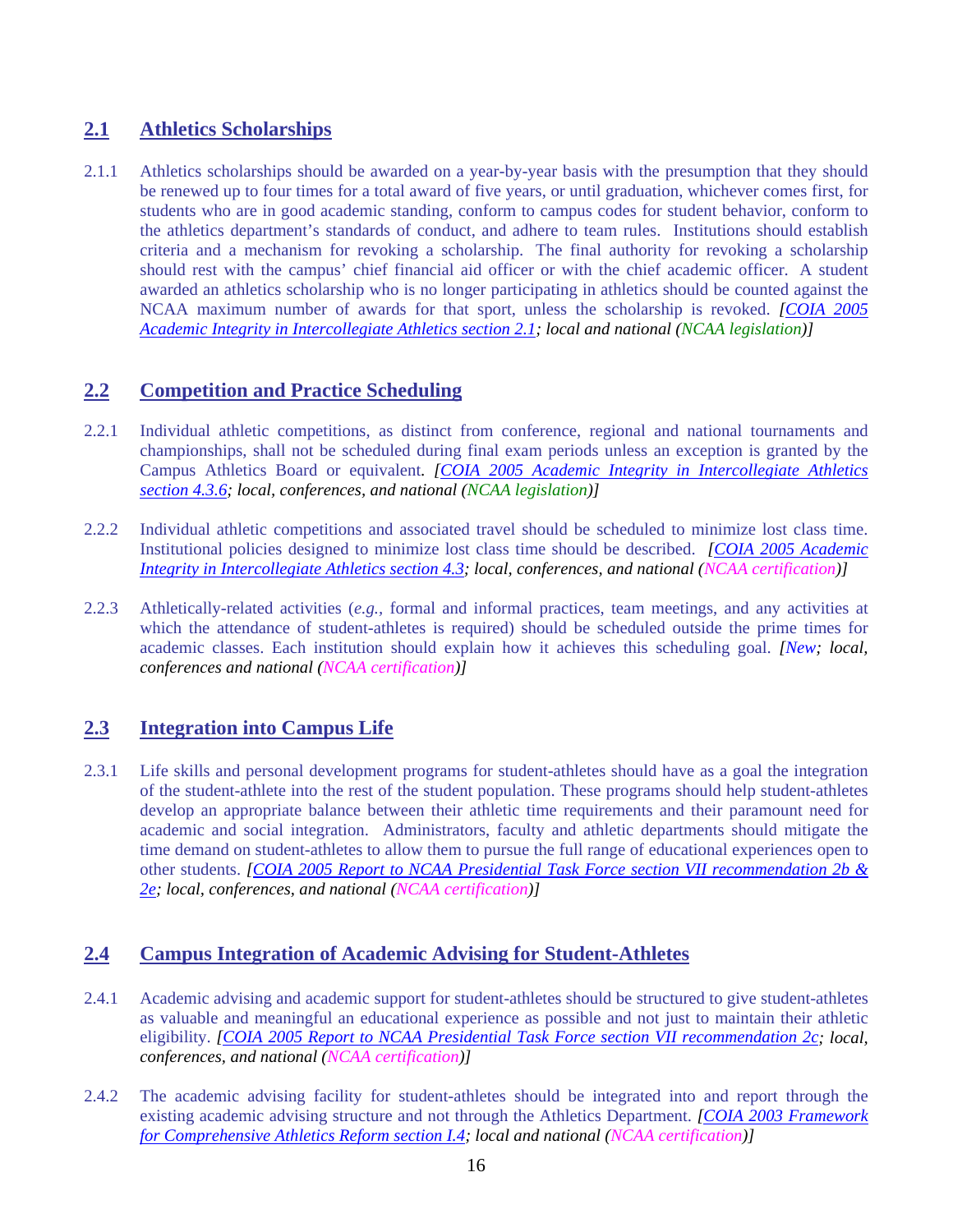- 2.4.3 The campus academic advising structure or the office of the chief academic officer should have oversight of and regularly review the academic advising of student-athletes. *[\[COIA 2003 Framework for](http://www.neuro.uoregon.edu/%7Etublitz/COIA/Framework.html)  [Comprehensive Athletics Reform section I.4](http://www.neuro.uoregon.edu/%7Etublitz/COIA/Framework.html); local and national (NCAA certification)]*
- 2.4.4 Athletic academic advisors should be appointed by and work for the campus academic advising structure and not solely for the Athletics Department. *[[COIA 2003 Framework for Comprehensive Athletics](http://www.neuro.uoregon.edu/%7Etublitz/COIA/Framework.html)  [Reform section I.4;](http://www.neuro.uoregon.edu/%7Etublitz/COIA/Framework.html) local and national (NCAA certification)]*

#### **3. Campus Governance of Intercollegiate Athletics**

- 3.1 Each NCAA member institution should establish a Campus Athletic Board. The charge of this Board should be to monitor and oversee campus intercollegiate athletics. A majority of Board members should be tenured faculty who should be appointed or elected through rules established by the campus faculty governance body. The Faculty Athletic Representative should be an *ex officio* voting or non-voting member of the Board. The chair of the Board should be a senior (tenured) faculty member. An Athletic Director should not be chair. *[[COIA 2004 Campus Athletics Governance - the Faculty Role section 2B](http://www.neuro.uoregon.edu/%7Etublitz/COIA/Governance.html); local and national (NCAA legislation)]*
- 3.2 Major athletic department decisions (*e.g*., hiring of the athletic director and key athletic department personnel, changes in the total number of intercollegiate sports, initiation of major capital projects, *etc.*) should be made in consultation with the Campus Athletic Board and leaders of the campus faculty governance body and appropriate faculty committee(s). *[[COIA 2005 Report to NCAA Presidential Task](http://www.neuro.uoregon.edu/%7Etublitz/COIA/PTF%20report%20%20Dec%2005.htm)  [Force section VII recommendation 1b;](http://www.neuro.uoregon.edu/%7Etublitz/COIA/PTF%20report%20%20Dec%2005.htm) local and national (NCAA certification)]*
- 3.3 The Faculty Athletic Representative (FAR) should be appointed by the University President based on recommendation by the campus faculty governance body. The FAR appointment should be made for a specific term and a review of the performance of the FAR should take place prior to reappointment. Such a review should include meaningful participation by the campus faculty governance body, or the Campus Athletic Board. *[\[COIA 2004 Campus Athletics Governance - the Faculty Role section 1B](http://www.neuro.uoregon.edu/%7Etublitz/COIA/Governance.html); local and national (NCAA certification)]*
- 3.4 The Athletic Director, Faculty Athletic Representative and the Campus Athletic Board chair should report orally and in writing at least once a year to the campus faculty governance body. Their reports should include a focus on academic benchmarks including the APR, GSR, graduation rates and the percentage and progress of student athlete special admits. *[\[COIA 2005 Report to NCAA Presidential Task Force section](http://www.neuro.uoregon.edu/%7Etublitz/COIA/PTF%20report%20%20Dec%2005.htm)  [VII recommendation 1c](http://www.neuro.uoregon.edu/%7Etublitz/COIA/PTF%20report%20%20Dec%2005.htm); local, conferences and national (NCAA certification)]*
- 3.5 Leaders of campus faculty governance body should report annually to the University President (1) that the faculty has been able to fulfill its responsibilities in regard to athletic governance, or (2) that it has not, in which case the report should specify the obstacles that have prevented it from doing so. These reports should be made available to the NCAA during re-certification *[[COIA 2004 Campus Athletics Governance](http://www.neuro.uoregon.edu/%7Etublitz/COIA/Governance.html)  [the Faculty Role section 3A](http://www.neuro.uoregon.edu/%7Etublitz/COIA/Governance.html); local and national (NCAA certification)]*

# **4. Fiscal Responsibility**

4.1 The Athletic Department's budgets, revenues and expenditures should be transparent and aligned with the mission, goals and values of the institution. The University President should take the lead to ensure that fiscal reports, including dash board indicators as listed in the 2006 NCAA Presidential Task Force report, are issued annually and made available to the campus faculty governance body. The President should work closely with faculty leaders, existing faculty committees, and athletic department personnel to achieve these goals. *[\[COIA 2005 report to NCAA Presidential Task Force section I;](http://www.neuro.uoregon.edu/%7Etublitz/COIA/PTF%20report%20%20Dec%2005.htm) local, conferences and national (NCAA certification)]*